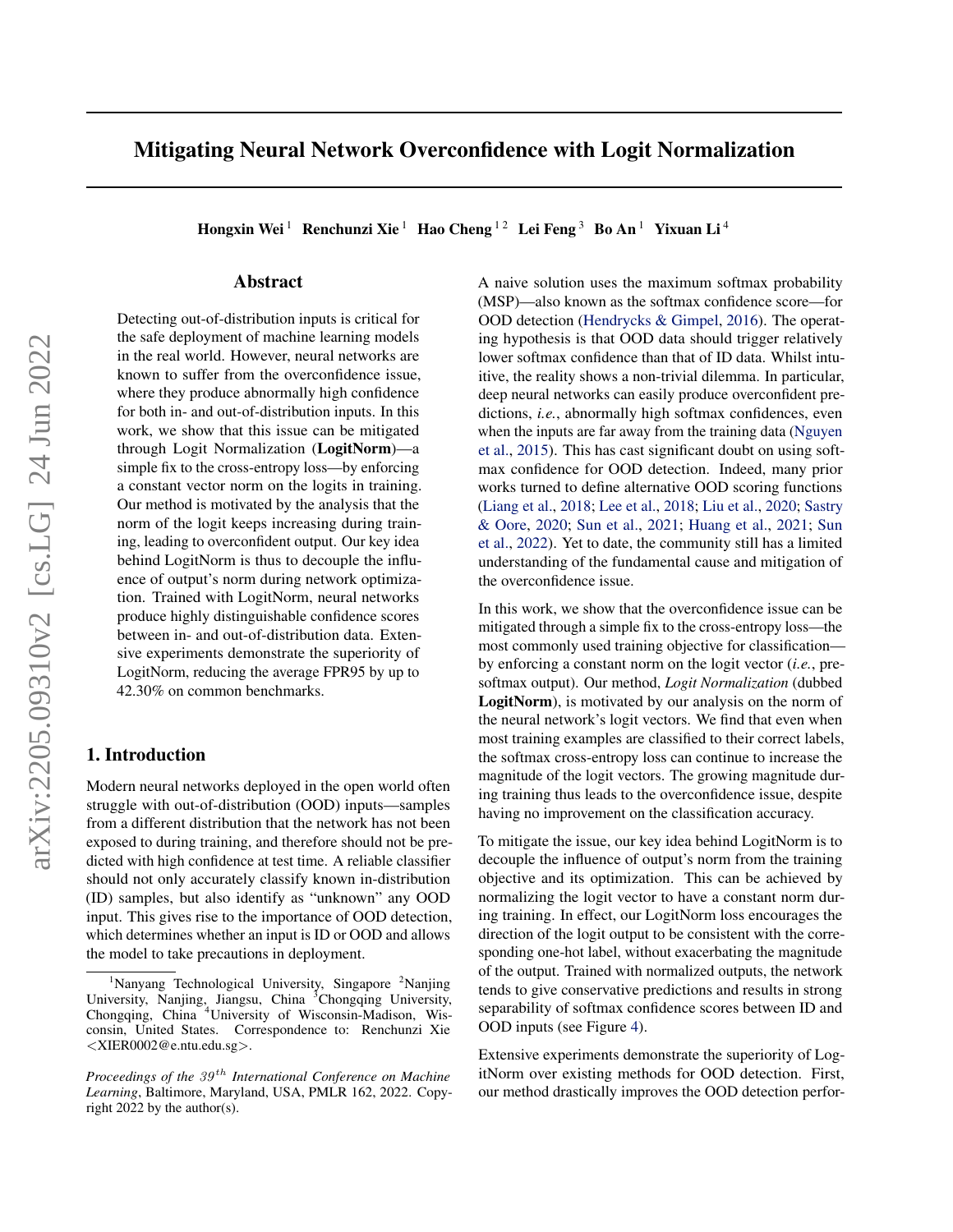mance using the softmax confidence score. For example, using CIFAR-10 dataset as ID and SVHN as OOD data, our approach reduces the FPR95 from 50.33% to 8.03% a 42.30% of improvement over the baseline [\(Hendrycks](#page-8-0) [& Gimpel,](#page-8-0) [2016\)](#page-8-0). Averaged over a diverse collection of OOD datasets, our method reduces the FPR95 by 33.87% compared to using the softmax score with cross-entropy loss. Beyond MSP, we show that our method not only outperforms, but also boosts more advanced post-hoc OOD scoring functions, such as ODIN [\(Liang et al.,](#page-9-1) [2018\)](#page-9-1), energy score [\(Liu et al.,](#page-9-3) [2020\)](#page-9-3), and GradNorm score [\(Huang](#page-8-1) [et al.,](#page-8-1) [2021\)](#page-8-1). In addition to the OOD detection task, our method improves the calibration performance on the ID data itself by way of post-hoc temperature scaling.

Overall, *using LogitNorm loss achieves strong performance on OOD detection and calibration tasks while maintaining the classification accuracy on ID data.* Our method can be easily adopted in practice. It is straightforward to implement with existing deep learning frameworks, and does not require sophisticated changes to the loss or training scheme. Code and data are publicly available at [https:](https://github.com/hongxin001/logitnorm_ood) [//github.com/hongxin001/logitnorm\\_ood](https://github.com/hongxin001/logitnorm_ood).

We summarize our contributions as follows:

- 1. We introduce LogitNorm a simple and effective alternative to the cross-entropy loss, which decouples the influence of logits' norm from the training procedure. We show that LogitNorm can effectively generalize to different network architectures and boost different post-hoc OOD detection methods.
- 2. We conduct extensive evaluations to show that Logit-Norm can improve both OOD detection and confidence calibration while maintaining the classification accuracy on ID data. Compared with the cross-entropy loss, LogitNorm achieves an FPR95 reduction of 33.87% on common benchmarks with the softmax confidence score.
- 3. We perform ablation studies that lead to improved understandings of our method. In particular, we contrast with alternative methods (*e.g.*, GODIN [\(Hsu et al.,](#page-8-2) [2020\)](#page-8-2), Logit Penalty) and demonstrate the advantages of LogitNorm. We hope that our insights inspire future research to further explore loss function design for OOD detection.

### 2. Background

#### 2.1. Preliminaries: Out-of-distribution Detection

Setup. We consider a supervised multi-class classification problem. We denote by X the input space and  $\mathcal{Y} =$  $\{1, \ldots, k\}$  the label space with k classes. The training dataset  $\mathcal{D}_{\text{train}} = \{x_i, y_i\}_{i=1}^N$  consists of N data points, sampled *i.i.d.* from a joint data distribution  $\mathcal{P}_{\mathcal{X}\mathcal{Y}}$ . We use  $\mathcal{P}_{\text{in}}$  to denote the marginal distribution over  $X$ , which represents the in-distribution (ID). Given the training dataset, we learn a classifier  $f: \mathcal{X} \to \mathbb{R}^k$  with trainable parameter  $\theta \in \mathbb{R}^p$ , which maps an input to the output space. An ideal classifier can be obtained by minimizing the following expected risk:

$$
\mathcal{R}_{\mathcal{L}}(f) = \mathbb{E}_{(\boldsymbol{x}, y) \sim \mathcal{P}_{\mathcal{X}\mathcal{Y}}} [\mathcal{L}(f(\boldsymbol{x}; \theta), y)],
$$

where  $\mathcal L$  is the commonly used cross-entropy loss with the softmax activation function:

$$
\mathcal{L}_{\text{CE}}(f(\boldsymbol{x};\theta),y) = -\log p(y|\boldsymbol{x}) = -\log \frac{e^{f_y(\boldsymbol{x};\theta)}}{\sum_{i=1}^k e^{f_i(\boldsymbol{x};\theta)}}.
$$

Here,  $f_y(\mathbf{x}; \theta)$  denotes the y-th element of  $f(\mathbf{x}; \theta)$  corresponding to the ground-truth label y, and  $p(y|x)$  is the corresponding softmax probability.

Problem statement. During the deployment time, it is ideal that the test data are drawn from the same distribution  $P_{in}$  as the training data. However, in reality, inputs from unknown distributions can arise, whose label set may have no intersection with  $Y$ . Such inputs are termed out-of-distribution (OOD) data and should not be predicted by the model.

The OOD detection task can be formulated as a binary classification problem: determining whether an input  $x \in \mathcal{X}$ is from  $P_{in}$  (ID) or not (OOD). OOD detection can be performed by a level-set estimation:

$$
g(\boldsymbol{x}) = \begin{cases} \text{ in } & \text{if } S(\boldsymbol{x}) \ge \gamma \\ \text{ out } & \text{if } S(\boldsymbol{x}) < \gamma \end{cases}, \tag{1}
$$

where  $S(x)$  denotes a scoring function and  $\gamma$  is commonly chosen so that a high fraction (e.g., 95%) of ID data is correctly classified. By convention, samples with higher scores  $S(x)$  are classified as ID and vice versa. In Section [4.2,](#page-4-1) we will consider a variety of popular OOD scoring functions including MSP [\(Hendrycks & Gimpel,](#page-8-0) [2016\)](#page-8-0), ODIN [\(Liang](#page-9-1) [et al.,](#page-9-1) [2018\)](#page-9-1), energy score [\(Liu et al.,](#page-9-3) [2020\)](#page-9-3) and GradNorm [\(Huang et al.,](#page-8-1) [2021\)](#page-8-1).

#### <span id="page-1-1"></span>3. Method: Logit Normalization

#### 3.1. Motivation

In the following, we investigate why neural networks trained with the common softmax cross-entropy loss tend to give overconfident predictions. Our analysis suggests that the large magnitude of neural network output can be a culprit.

For notation shorthand, we use  $f$  to denote the network output  $f(x; \theta)$  for an input x.  $f(x; \theta)$  is also known as the logit, or pre-softmax output. Without loss of generality, the logit vector  $f$  can be decomposed into two components:

<span id="page-1-0"></span>
$$
\boldsymbol{f} = \|\boldsymbol{f}\| \cdot \hat{\boldsymbol{f}},\tag{2}
$$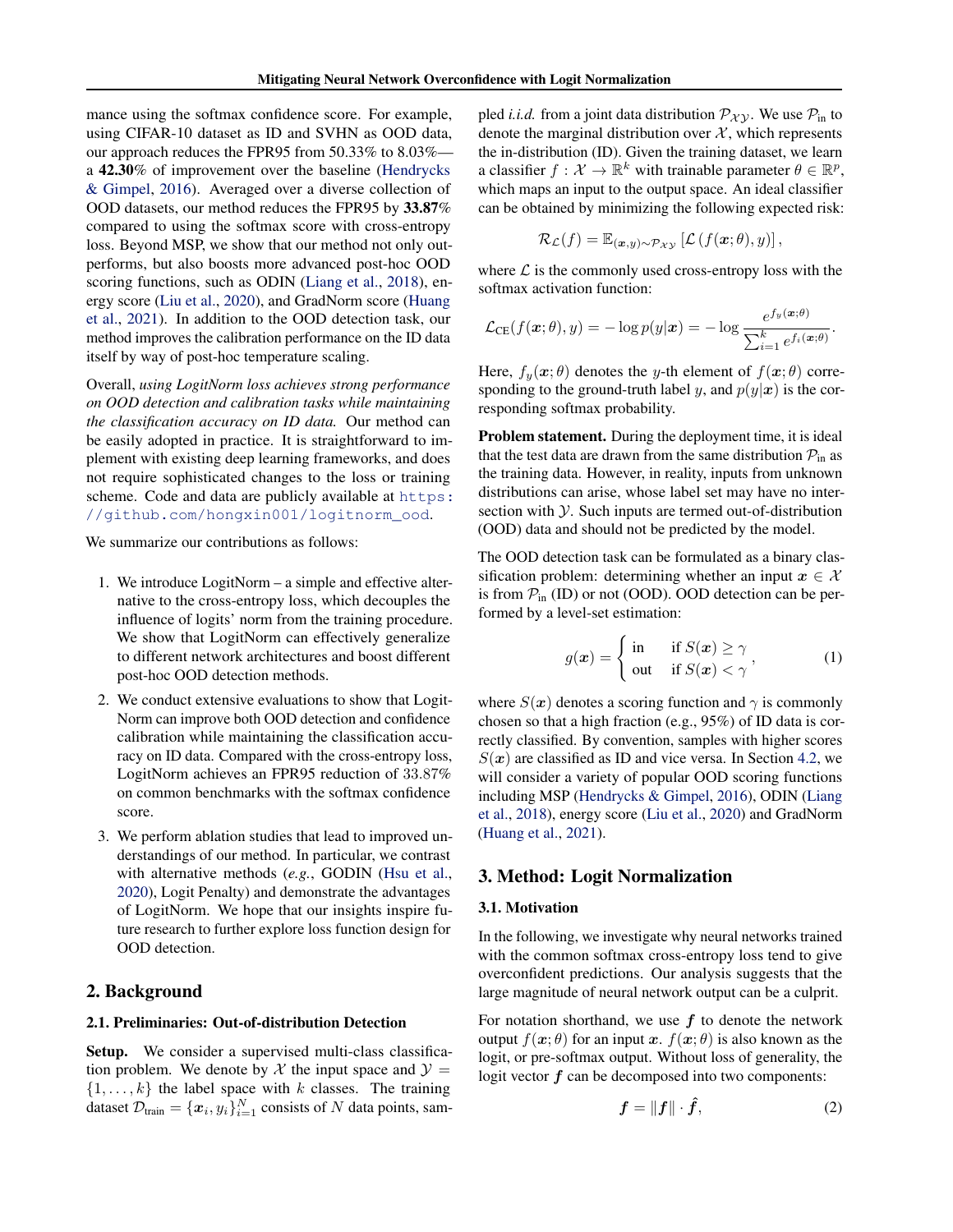where  $\| \boldsymbol{f} \| = \sqrt{\boldsymbol{f}_{1}^{2} + \boldsymbol{f}_{2}^{2} + \cdots + \boldsymbol{f}_{k}^{2}}$  is the Euclidean norm of the logit vector  $||f||$ , and  $\hat{f}$  is the unit vector in the same direction as  $f$ . In other word,  $||f||$  and  $\hat{f}$  represent the *magnitude* and the *direction* of the logit vector  $f$ , respectively.

During the test stage, the model makes class predictions by  $c = \arg \max_i(f_i)$ . We have the following propositions.

<span id="page-2-3"></span>**Proposition 3.1.** For any give constant value  $s > 1$ , if  $\arg \max_i(f_i) = c$ , then  $\arg \max_i(s f_i) = c$  *always holds.* 

Given the above proposition, we find that scaling the magnitude  $\|f\|$  of the logit does not change the predicted class c. In the following, we further explore how it impacts the softmax confidence score.

<span id="page-2-0"></span>Proposition 3.2. *For the softmax cross-entropy loss, let* σ *be the softmax activation function. For any given scalar*  $s > 1$ , if  $c = \arg \max_i(f_i)$ , then  $\sigma_c(sf) \geq \sigma_c(f)$  holds.

The proofs of the above propositions are presented in Appendix [A](#page-11-0) and [B.](#page-11-1) From Proposition [3.2,](#page-2-0) we find that increasing the magnitude  $||f||$  will cause a higher value for the softmax confidence score but leave the final prediction unchanged.

To analyze the impact on training objective, we provide the following formulation according to Eq. [\(2\)](#page-1-0):

$$
\mathcal{L}_{\text{CE}}(f(\boldsymbol{x};\theta), y) = -\log p(y|\boldsymbol{x}) = -\log \frac{e^{\|\boldsymbol{f}\| \cdot \hat{f}_y}}{\sum_{i=1}^k e^{\|\boldsymbol{f}\| \cdot \hat{f}_i}}.
$$

We can find that the training loss depends on the magnitude  $||f||$  and the direction  $\hat{f}$ . By keeping the direction unchanged, we analyze the influence of the magnitude  $||f||$ on the training loss. When  $y = arg max_i(f_i)$ , we can see that increasing  $||f||$  would increase  $p(y|x)$ . It implies that, for those training examples that are already classified correctly, the optimization on the training loss would further increase the magnitude  $||f||$  of the network output to produce a higher softmax confidence score, thus obtaining a smaller loss. Given the above in the solen of the solen of the solen of the solen of the solen of the solen of the solen of the solen of the solen of the solen of the solen of the solen of the solen of the solen of the solen of the sol

To provide a straightforward view, we show in Figure [1](#page-2-1) the dynamics of logit norm during training. Indeed, softmax cross-entropy loss encourages the model to produce logits with increasingly larger norms for both ID and OOD examples. The large norms directly translate into overconfident softmax scores, leading to difficulty in separating ID vs. OOD data. We proceed by introducing our method, targeting this problem.

#### 3.2. Method

In our previous analysis, we show that the softmax crossentropy loss encourages the network to produce logits with larger magnitudes, leading to the overconfidence issue that

<span id="page-2-1"></span>

Figure 1. The mean magnitudes of logits under different training epochs. Model is trained on CIFAR-10 with WRN-40- 2 [\(Zagoruyko & Komodakis,](#page-10-0) [2016\)](#page-10-0). OOD examples are from SVHN dataset.

alleviate this issue, our key idea is to decouple the influence of logits' magnitude from network optimization. In other words, our goal is to keep the  $L_2$  vector norm of logits a constant during the training. Formally, the objective can be formulated as:

minimize 
$$
\mathbb{E}_{\mathcal{P}_{\mathcal{X}\mathcal{Y}}} [\mathcal{L}_{CE} (f(\boldsymbol{x}; \theta), y)]
$$
  
subject to  $||f(\boldsymbol{x}; \theta)||_2 = \alpha$ .

Performing constrained optimization in the context of modern neural networks is non-trivial. As we will show later in Section [5,](#page-6-0) simply adding the constraint via Lagrange multiplier [\(Forst & Hoffmann,](#page-8-3) [2010\)](#page-8-3) does not work well. To circumvent the issue, we convert the objective into an alternative loss function that can be end-to-end trainable, which strictly enforces a constant vector norm.

Logit Normalization. We employ *Logit Normalization* (dubbed LogitNorm), which encourages the direction of the logit to be consistent with the corresponding one-hot label, without optimizing the magnitude of the logit. In particular, the logit vector is normalized to be a unit vector with a constant magnitude. The softmax cross-entropy loss is then applied on the normalized logit vector instead of the original output. Formally, the objective function of LogitNorm is given by:

$$
\mathcal{R}_{\mathcal{L}}(f) = \mathbb{E}_{(\boldsymbol{x}, y) \sim \mathcal{P}_{\mathcal{X}\mathcal{Y}}} \left[ \mathcal{L}_{\text{CE}} \left( \hat{f}(\boldsymbol{x}; \theta), y \right) \right], \qquad (3)
$$

where  $\hat{f}(\mathbf{x}; \theta) = f(\mathbf{x}; \theta) / ||f(\mathbf{x}; \theta)||$  is the normalized logit vector. In practice, a small positive value (e.g.,  $10^{-7}$ ) is added to the denominator to ensure numerical stability. Equivalently, the new loss function can be defined as:

<span id="page-2-2"></span>
$$
\mathcal{L}_{\text{logit-norm}}(f(\boldsymbol{x};\theta),y) = -\log \frac{e^{f_y/(\tau||\boldsymbol{f}||)}}{\sum_{i=1}^k e^{f_i/(\tau||\boldsymbol{f}||)}},\quad (4)
$$

where the temperature parameter  $\tau$  modulates the magnitude of the logits. Interestingly, our loss function can be viewed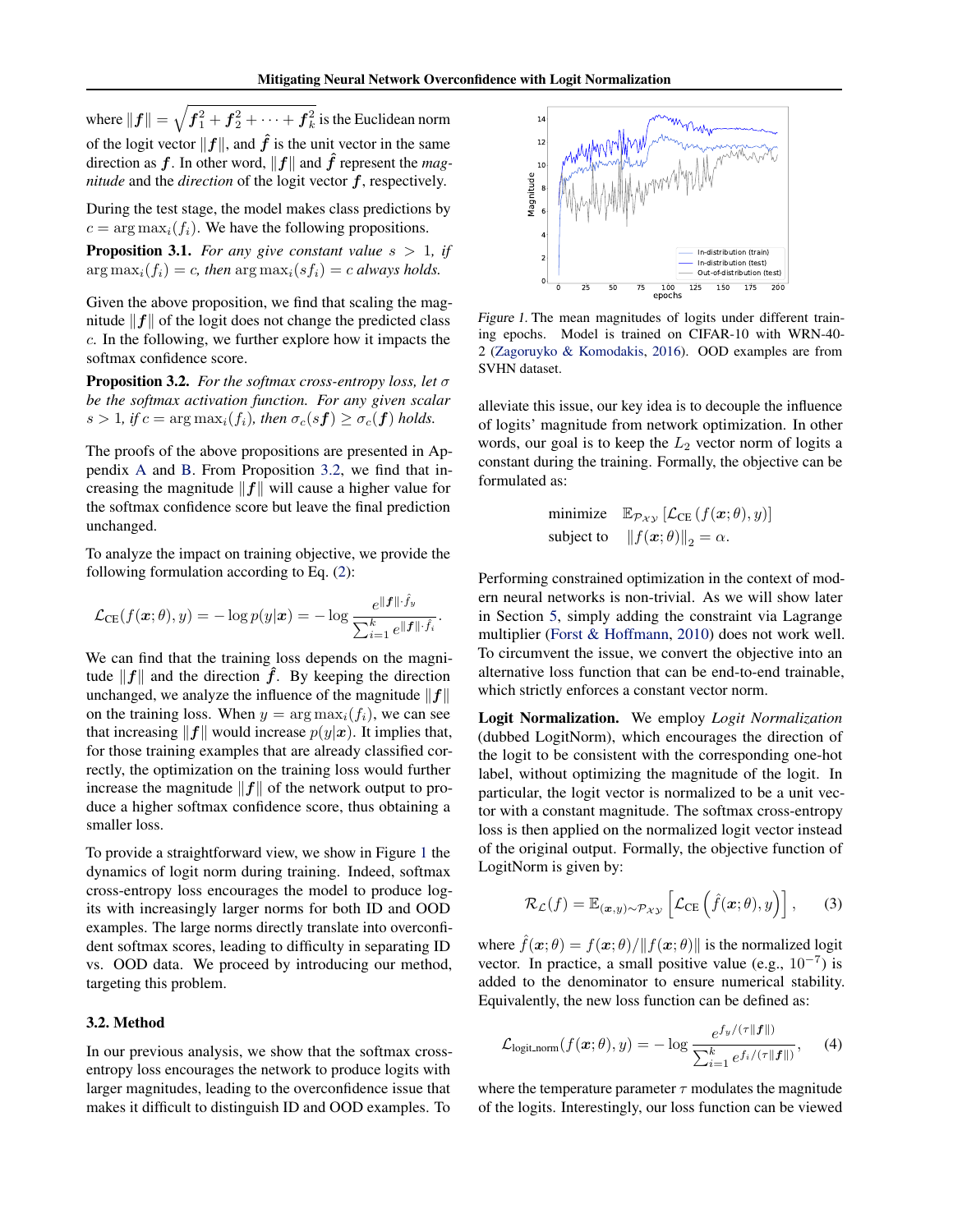<span id="page-3-0"></span>

Figure 2. The softmax outputs of two examples on a CIFAR-10 pre-trained WRN-40-2 [\(Zagoruyko & Komodakis,](#page-10-0) [2016\)](#page-10-0) with (a) cross-entropy loss and (b) logit normalization loss. For the crossentropy loss, the softmax confidence scores are 1.0 and 1.0 for the ID and OOD examples. In contrast, the softmax confidence scores of the network trained with LogitNorm loss are 0.66 and 0.14 for the ID and OOD examples. While using cross-entropy loss produces an extremely confident prediction for the OOD example, our method produces almost uniform softmax probabilities (near 0.1), which benefits OOD detection.

as having an *input-dependent* temperature,  $\tau || f(x; \theta) ||$ , which depends on the input  $x$ .

By way of logit normalization, the magnitudes of the output vectors are strictly constant (*i.e.*,  $1/\tau$ ). Minimizing the loss in Eq. [\(4\)](#page-2-2) can only be achieved by adjusting the direction of the logit output  $f$ . The resulting model tends to give conservative predictions, especially for inputs that are far away from  $P_{in}$ . We illustrate with an example in Figure [2,](#page-3-0) where training with logit normalization leads to softmax outputs that are more distinguishable between inand out-of-distribution samples (right), as opposed to using cross-entropy loss (left). In Figure [3,](#page-3-1) we present a t-SNE visualization of the softmax outputs using Cross-entropy vs. LogitNorm Loss, where LogitNorm leads to more meaningful information to differentiate ID and OOD samples in the softmax output space. Below we further provide a lower bound of this new loss function in Eq. [\(4\)](#page-2-2).

<span id="page-3-2"></span>Proposition 3.3 (Lower Bound of Loss). *For any input*  $x$  and any positive number  $\tau \in \mathbb{R}^+$ , the per-sample *loss defined in Eq.* [\(4\)](#page-2-2) has a lower bound:  $\mathcal{L}_{\text{logit-norm}} \geq$  $\log (1 + (k-1)e^{-2/\tau})$ , where k is the number of classes.

The proof of Proposition [3.3](#page-3-2) is provided in Appendix [C.](#page-11-2) From Proposition [3.3,](#page-3-2) we find that the LogitNorm loss has a lower bound that depends on  $\tau$  and number of classes k. In particular, it implies that the lower bound of the loss value increases with the value of  $\tau$ . For example, when  $k = 10$ and  $\tau = 1$ , the norm of logits would be linearly scaled to 1 and the lower bound is about 0.7966. The high lower bound can cause optimization difficulty. For this reason, we found it is desirable to have a relatively small  $\tau$  < 1. We will analyze the effect of  $\tau$  in detail in Section [5.](#page-6-0)

<span id="page-3-1"></span>

Figure 3. t-SNE visualization [\(Van der Maaten & Hinton,](#page-10-1) [2008\)](#page-10-1) of the softmax outputs from WRN-40-2 [\(Zagoruyko & Komodakis,](#page-10-0) [2016\)](#page-10-0) trained on CIFAR-10 with (a) cross-entropy loss and (b) LogitNorm loss. All colors except for brown indicate 10 different ID classes. Points in *brown* denote out-of-distribution examples from SVHN. Trained with logit normalization, the softmax outputs provide more meaningful information to differentiate in- and outdistribution samples.

### 4. Experiments

In this section, we verify the effectiveness of LogitNorm loss in OOD detection with several benchmark datasets.

#### 4.1. Experimental Setup

In-distribution datasets. In this work, we use the CIFAR-10 and CIFAR-100 [\(Krizhevsky et al.,](#page-8-4) [2009\)](#page-8-4) datasets as in-distribution datasets, which are common benchmarks for OOD detection. Specifically, we use the standard split with 50,000 training images and 10,000 test images. All the images are of size  $32 \times 32$ .

Out-of-distribution datasets. For the OOD detection evaluation, we use six common benchmarks as OOD test datasets  $\mathcal{D}_{\text{out}}^{\text{test}}$ : Textures [\(Cimpoi et al.,](#page-8-5) [2014\)](#page-8-5), SVHN [\(Netzer et al.,](#page-9-7) [2011\)](#page-9-7), Places365 [\(Zhou et al.,](#page-10-2) [2017\)](#page-10-2), LSUN-Crop [\(Yu et al.,](#page-10-3) [2015\)](#page-10-3), LSUN-Resize [\(Yu et al.,](#page-10-3) [2015\)](#page-10-3), and iSUN [\(Xu et al.,](#page-10-4) [2015\)](#page-10-4). For all test datasets, the images are of size  $32 \times 32$ . The detail information of the six datasets is presented in Appendix [D.](#page-12-0)

Evaluation metrics. We evaluate the performance of OOD detection by measuring the following metrics: (1) the false positive rate (FPR95) of OOD examples when the true positive rate of in-distribution examples is 95%; (2) the area under the receiver operating characteristic curve (AUROC); and (3) the area under the precision-call curve (AUPR).

Training details. For main results, we perform training with WRN-40-2 [\(Zagoruyko & Komodakis,](#page-10-0) [2016\)](#page-10-0) on CIFAR-10/100. The network is trained for 200 epochs using SGD with a momentum of 0.9, a weight decay of 0.0005, a dropout rate of 0.3, and a batch size of 128. We set the initial learning rate as 0.1 and reduce it by a factor of 10 at 80 and 140 epochs. The hyperparameter  $\tau$  is selected from the range {0.001, 0.005, 0.01, . . . , 0.05}. We set 0.04 for CIFAR-10 by default. For hyperparameter tuning, we use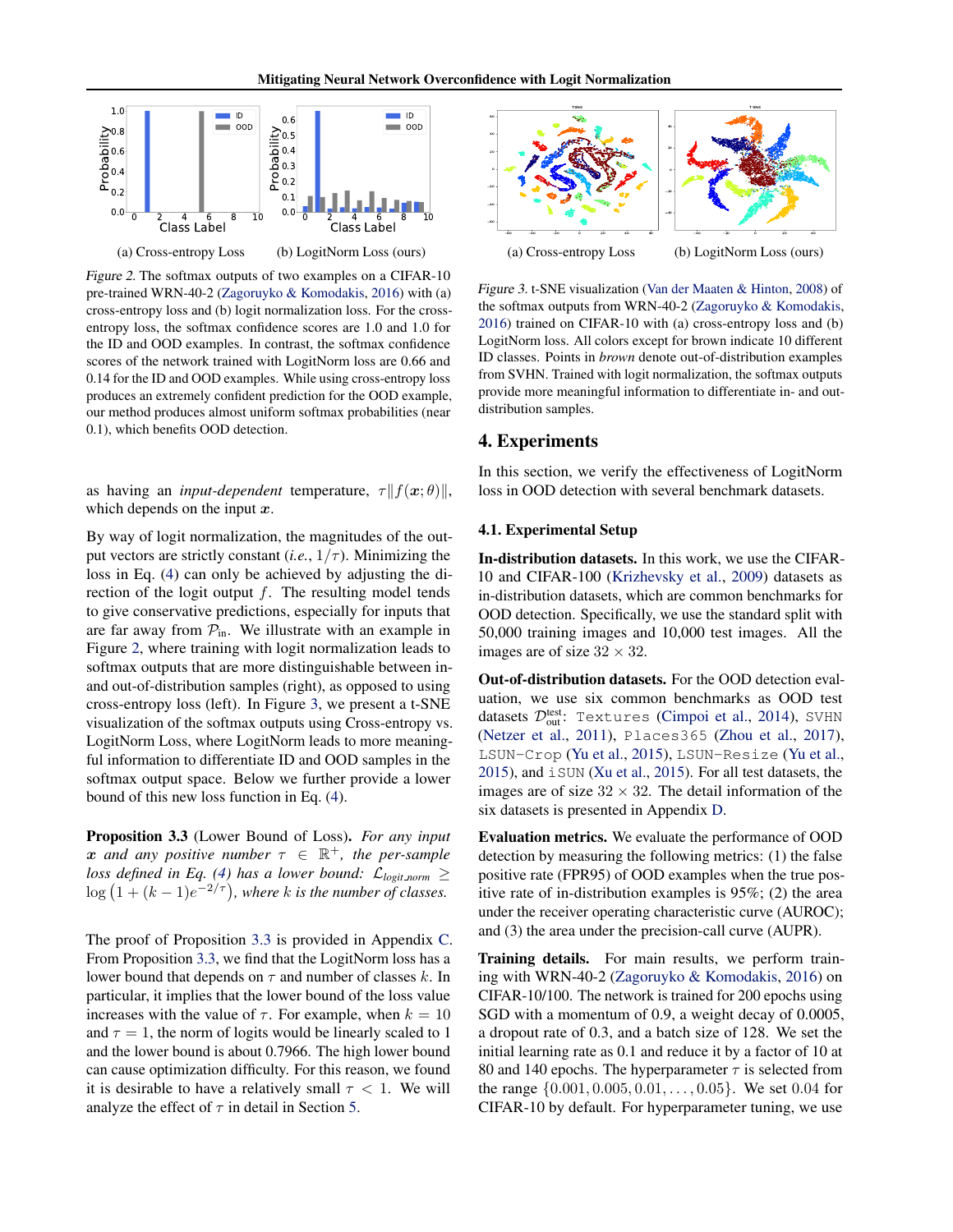| <b>ID</b> datasets    |                    | $CIFAR-10$       |                 |                                            | CIFAR-100        |                 |
|-----------------------|--------------------|------------------|-----------------|--------------------------------------------|------------------|-----------------|
| <b>OOD</b> datasets   | FPR95 $\downarrow$ | AUROC $\uparrow$ | AUPR $\uparrow$ | FPR95 $\downarrow$                         | AUROC $\uparrow$ | AUPR $\uparrow$ |
|                       |                    |                  |                 | Cross-entropy loss / LogitNorm loss (ours) |                  |                 |
| Texture               | 64.13 / 28.64      | 86.29 / 94.28    | 96.28 / 98.63   | 84.11 / 70.67                              | 74.05 / 78.65    | 93.45/93.66     |
| <b>SVHN</b>           | 50.33 / 8.03       | 93.48 / 98.47    | 98.70 / 99.68   | 79.09 / 45.98                              | 78.62 / 92.48    | 94.99 / 98.45   |
| <b>LSUN-C</b>         | 33.34 / 2.37       | 95.29 / 99.42    | 99.04 / 99.88   | 67.94 / 13.93                              | 83.60 / 97.56    | 96.32/99.48     |
| <b>LSUN-R</b>         | 42.52 / 10.93      | 93.74 / 97.87    | 98.66 / 99.59   | 82.21/68.68                                | 69.45 / 84.77    | 91.45 / 96.52   |
| <b>iSUN</b>           | 46.56 / 12.28      | 93.13/97.73      | 98.55 / 99.56   | 84.50 / 71.47                              | 69.29 / 83.79    | 91.44 / 96.24   |
| Places <sub>365</sub> | 60.23 / 31.64      | 87.36 / 93.66    | 96.62 / 98.49   | 81.09 / 80.20                              | 75.61 / 77.14    | 93.74 / 94.16   |
| average               | 49.52 / 15.65      | 91.55/96.91      | 97.98 / 99.31   | 79.82/58.49                                | 75.10 / 85.73    | 93.57 / 96.42   |

<span id="page-4-2"></span>Table 1. OOD detection performance comparison using softmax cross-entropy loss and LogitNorm loss. We use WRN-40-2 [\(Zagoruyko](#page-10-0) [& Komodakis,](#page-10-0) [2016\)](#page-10-0) to train on the in-distribution datasets and use softmax confidence score as the scoring function. All values are percentages. ↑ indicates larger values are better, and ↓ indicates smaller values are better. Bold numbers are superior results.

<span id="page-4-0"></span>

Figure 4. Distribution of softmax confidence score from WRN-40-2 [\(Zagoruyko & Komodakis,](#page-10-0) [2016\)](#page-10-0) trained on CIFAR-10 with (a) cross-entropy loss and (b) LogitNorm loss.

Gaussian noises as the validation set. All experiments are repeated five times with different seeds, and we report the average performance. We conduct all the experiments on NVIDIA GeForce RTX 3090 and implement all methods with default parameters using PyTorch [\(Paszke et al.,](#page-9-8) [2019\)](#page-9-8).

#### <span id="page-4-1"></span>4.2. Results

How does logit normalization influence OOD detection performance? In Table [1,](#page-4-2) we compare the OOD detection performance on models trained with cross-entropy loss and LogitNorm loss respectively. To isolate the effect of the loss function in training, we keep the test-time OOD scoring function to be the same, *i.e.*, softmax confidence score:

$$
S(\boldsymbol{x}) = \max_{i} \frac{e^{f_i(\boldsymbol{x};\boldsymbol{\theta})}}{\sum_{j=1}^{k} e^{f_j(\boldsymbol{x};\boldsymbol{\theta})}}.
$$

A salient observation is that our method drastically improves the OOD detection performance by employing LogitNorm loss. For example, on the CIFAR-10 model, when evaluated against SVHN as OOD data, our method reduces the FPR95 from 50.33% to 8.03%—a 42.3% of direct improvement. Averaged across six test datasets, our approach reduces the

FPR95 by 33.87% compared with using MSP on the model trained with cross-entropy loss. On CIFAR-100, our method also improves the performance by a meaningful margin.

To further illustrate the difference between the two losses on OOD detection, we visualize and compare the distribution of softmax confidence score for ID and OOD data, derived from networks trained with cross-entropy vs. LogitNorm losses. With cross-entropy loss, the softmax scores for both ID and OOD data concentrate on high values, as shown in Figure [4a.](#page-4-0) In contrast, the network trained with Logit-Norm loss produces highly distinguishable scores between ID and OOD data. From Figure [4b,](#page-4-0) we observe that the softmax confidence score for most OOD examples is around 0.1, which indicates that the softmax outputs are close to a uniform distribution. Overall the experiments show that training with LogitNorm loss makes the softmax scores more distinguishable between in- and out-of-distributions and consequently enables more effective OOD detection.

Can the logit normalization improve existing scoring functions? In Table [2,](#page-5-0) we show that the LogitNorm loss not only outperforms, but also boosts competitive OOD scoring functions. Note that all the OOD scoring functions consid-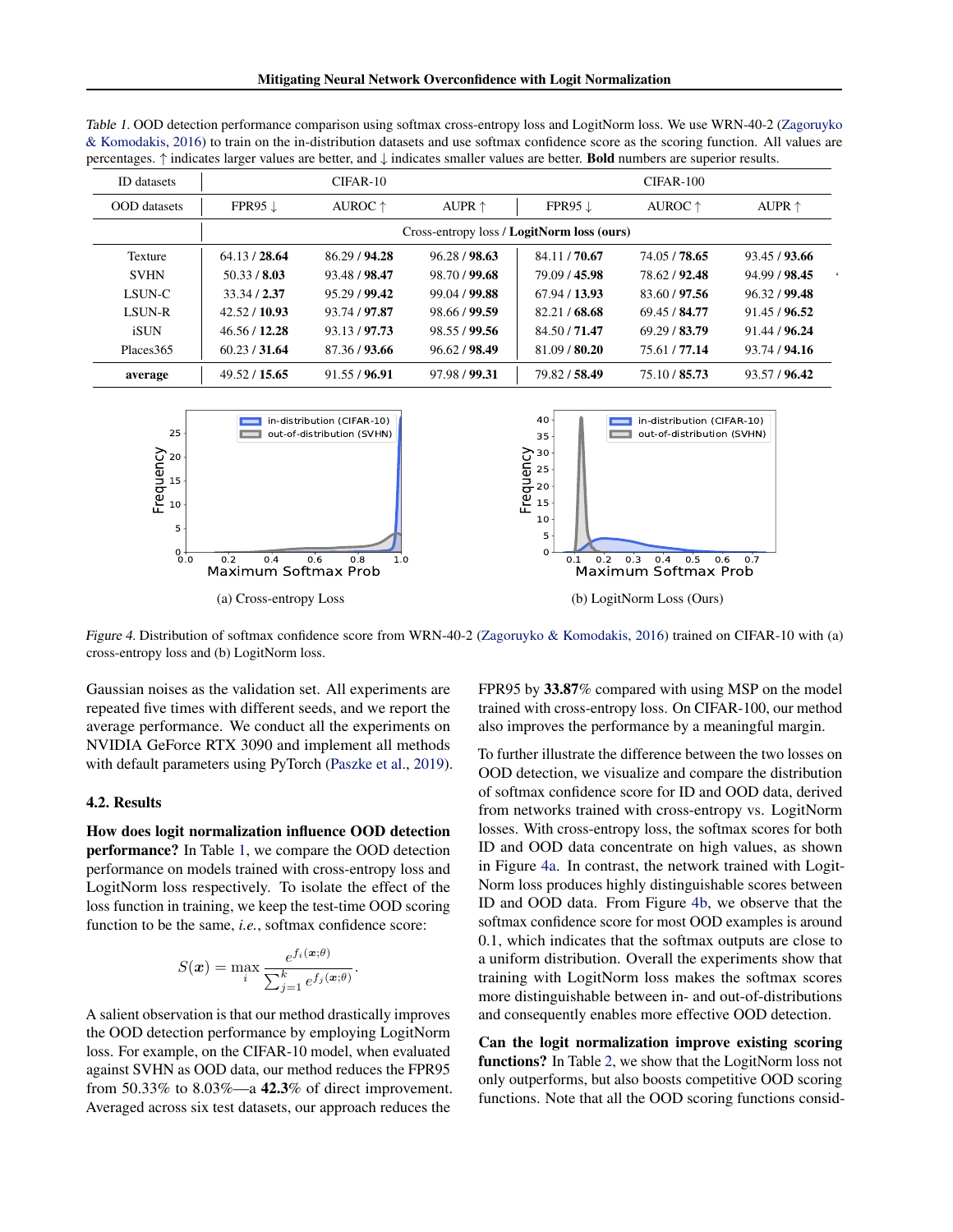| <b>ID</b> datasets |               | $CIFAR-10$       |                 |                                                   | $CIFAR-100$      |                 |
|--------------------|---------------|------------------|-----------------|---------------------------------------------------|------------------|-----------------|
| Score              | $FPR95 \perp$ | AUROC $\uparrow$ | AUPR $\uparrow$ | FPR95 $\downarrow$                                | AUROC $\uparrow$ | AUPR $\uparrow$ |
|                    |               |                  |                 | Cross-entropy loss / <b>LogitNorm loss (ours)</b> |                  |                 |
| Softmax            | 49.52 / 15.65 | 91.55 / 96.91    | 97.98 / 99.31   | 79.82/58.35                                       | 75.10 / 85.75    | 93.57 / 96.44   |
| <b>ODIN</b>        | 40.32/12.95   | 87.21 / 97.37    | 96.24/99.40     | 70.71 / 58.13                                     | 81.38 / 85.65    | 95.37 / 96.36   |
| Energy             | 26.82/19.14   | 93.07 / 96.09    | 98.02 / 99.14   | 70.87 / 65.46                                     | 81.45 / 84.84    | 95.38 / 96.27   |
| GradNorm           | 58.98 / 17.78 | 72.29 / 96.34    | 90.75/99.14     | 87.01/61.89                                       | 52.84 / 81.41    | 84.12/94.85     |

<span id="page-5-0"></span>Table 2. OOD detection performance comparison with various scoring functions using softmax cross-entropy loss and logit normalization loss. We use WRN-40-2 to train on the in-distribution datasets. All values are percentages. ↑ indicates larger values are better, and ↓ indicates smaller values are better. Bold numbers are superior results.

<span id="page-5-1"></span>Table 3. OOD detection performance comparison trained on CIFAR-10 with different network architectures: WRN-40-2 [\(Zagoruyko & Komodakis,](#page-10-0) [2016\)](#page-10-0), ResNet-34 [\(He et al.,](#page-8-6) [2016\)](#page-8-6), DenseNet-BC [\(Huang et al.,](#page-8-7) [2017\)](#page-8-7). All values are percentages. ↑ indicates larger values are better, and  $\downarrow$  indicates smaller values are better. Bold numbers are superior results.

| Architecture ID Accuracy $\uparrow$ FPR95 $\downarrow$ AUROC $\uparrow$ AUPR $\uparrow$ |                                            |  |
|-----------------------------------------------------------------------------------------|--------------------------------------------|--|
|                                                                                         | Cross-entropy loss / LogitNorm loss (ours) |  |
| WRN-40-2 94.75 / 94.69 49.52 / 15.65 91.55 / 96.91 97.98 / 99.31                        |                                            |  |
| ResNet-34 95.01 / 95.14 47.74 / 15.82 91.15 / 97.01 97.72 / 99.32                       |                                            |  |
| DenseNet 94.55 / 94.37 50.41 / 18.57 91.48 / 96.16 98.04 / 99.10                        |                                            |  |

ered are originally developed based on models trained with cross-entropy loss, hence are natural choices of comparison. In particular, we consider: 1) MSP [\(Hendrycks & Gimpel,](#page-8-0) [2016\)](#page-8-0) uses the softmax confidence score to detect OOD samples. 2) **ODIN** [\(Liang et al.,](#page-9-1) [2018\)](#page-9-1) employs temperature scaling and input perturbation to improve OOD detection. Following the original setting, we use the temperature parameter  $T = 1000$  and  $\epsilon = 0.0014$ . 3) **Energy score** [\(Liu](#page-9-3) [et al.,](#page-9-3) [2020\)](#page-9-3) utilizes the information in logits for OOD detection, which is the negative log of the denominator in softmax function:  $E(\mathbf{x}; f) = -T \cdot \log \sum_{i=1}^{k} e^{f_i(\mathbf{x})/T}$ . With Logit-Norm loss, we set  $T = 0.1$  for CIFAR-10 and  $T = 0.01$ for CIFAR-100. 4) GradNorm [\(Huang et al.,](#page-8-1) [2021\)](#page-8-1) detects OOD inputs by utilizing information extracted from the gradient space.

Our results in Table [2](#page-5-0) suggest that logit normalization can benefit a wide range of downstream OOD scoring functions. Due to space constraints, we report the average performance across six test OOD datasets. The OOD detection performance on each OOD test dataset is provided in Appendix [F.](#page-12-1) For example, we observe that the FPR95 of the ODIN method is reduced from 40.32% to 12.95% when employing logit normalization, establishing strong performance. In addition, we find that logit normalization enables the energy score and GradNorm score to achieve decent OOD detection performance as well.

Logit normalization is effective on different architec-

<span id="page-5-2"></span>Table 4. Comparison results of ECE  $(\%)$  with  $M = 15$ , using WRN-40-2 trained on CIFAR-10. For temperature scaling (TS), T is tuned on a hold-out validation set by optimization methods.

| Dataset     |          | <b>Cross Entropy</b> | LogitNorm (ours) |
|-------------|----------|----------------------|------------------|
| CIFAR-10    | $w/o$ TS | 3.20                 | 66.95            |
|             | w/TS     | 0.66                 | 0.41             |
| $CIFAR-100$ | $w/o$ TS | 11.69                | 70.45            |
|             | w/TS     | 2.18                 | 1.67             |

tures. In Table [3,](#page-5-1) we show that LogitNorm is effective on a diverse range of model architectures. The results are based on softmax confidence score as test-time OOD score. In particular, our method consistently improves the performance using WRN-40-2 [\(Zagoruyko & Komodakis,](#page-10-0) [2016\)](#page-10-0), ResNet [\(He et al.,](#page-8-6) [2016\)](#page-8-6) and DenseNet [\(Huang et al.,](#page-8-7) [2017\)](#page-8-7) architectures. For example, on DenseNet, using LogitNorm loss reduces the average FPR95 from 50.41% to 18.57%.

Logit normalization maintains classification accuracy. We also verify whether LogitNorm loss affects the classification accuracy. Our results in Table [3](#page-5-1) show that LogitNorm can improve the OOD detection performance, and at the same time, achieve similar accuracy as the cross-entropy loss. For example, when trained on ResNet-34 with CIFAR-10 as the ID dataset, using LogitNorm loss achieves a test accuracy of 95.14% on CIFAR-10, on par with the test accuracy 95.01% using cross-entropy loss. On CIFAR-100, LogitNorm loss and cross-entropy loss also achieves comparable test accuracies (75.12% vs. 75.23%). Overall LogitNorm loss maintains comparable classification accuracy on the ID data while leading to significant improvement in OOD detection performance.

Logit normalization enables better calibration. While the OOD detection task concentrates on the separability between ID and OOD data, the calibration task focuses solely on the ID data—softmax confidence score should represent the true probability of correctness [\(Guo et al.,](#page-8-8) [2017\)](#page-8-8). In practice, Expected Calibration Error (ECE) [\(Naeini et al.,](#page-9-9) [2015\)](#page-9-9) is commonly used to measure the calibration performance from finite samples. In Figure [4,](#page-4-0) we observe that LogitNorm loss leads to a smoother distribution of softmax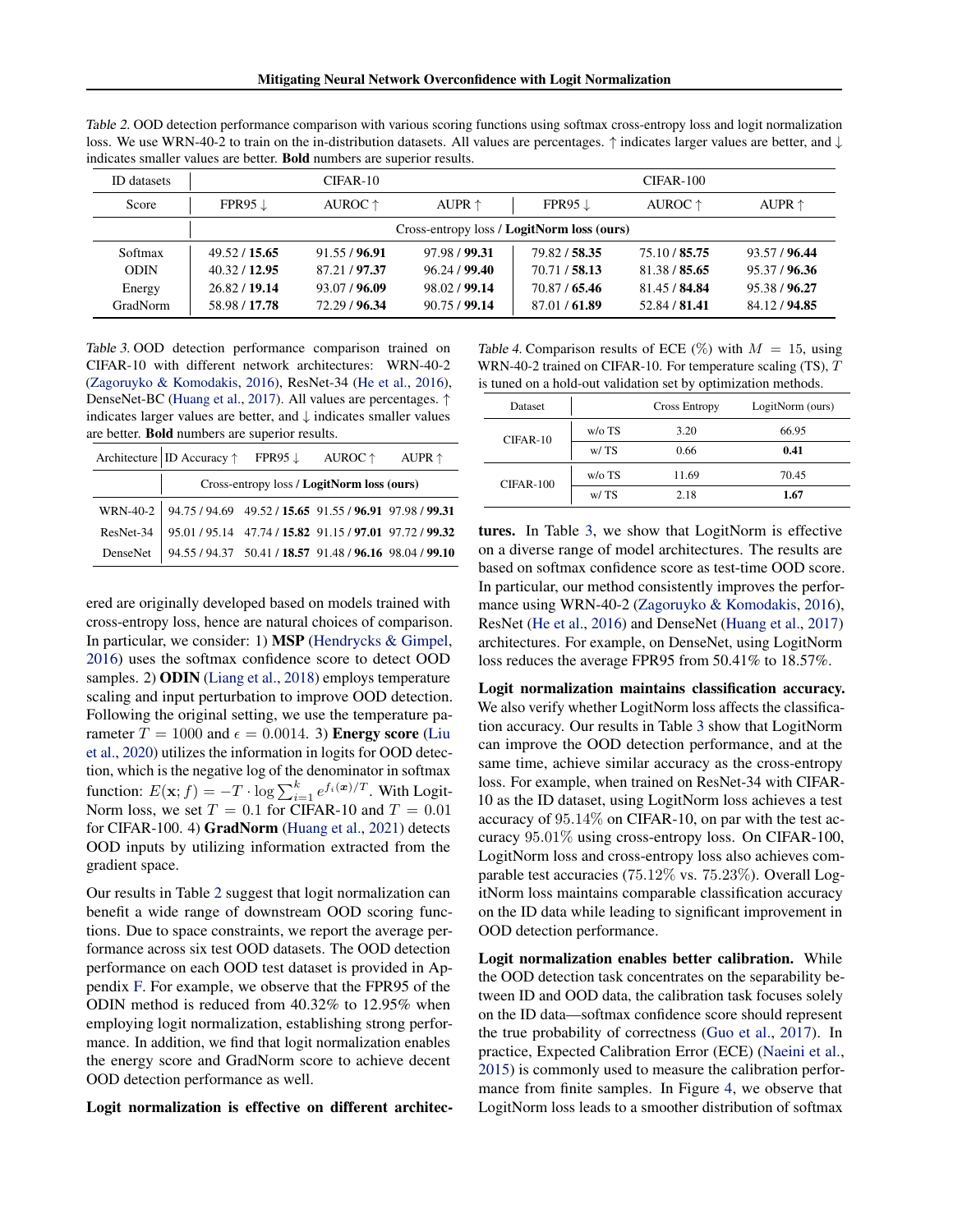<span id="page-6-1"></span>

| Table 5. OOD detection performance comparison with different      |
|-------------------------------------------------------------------|
| loss functions. We use WRN-40-2 trained on CIFAR-10. <b>Bold</b>  |
| numbers are superior results. We report the average norm value of |
| logits as $L_2$ Norm, where we use SVHN as OOD test dataset.      |

| Loss             |       |       |       | FPR95 $\downarrow$ AUROC $\uparrow$ AUPR $\uparrow$ $L_2$ Norm (ID / OOD) |
|------------------|-------|-------|-------|---------------------------------------------------------------------------|
| CrossEntropy     | 49.52 | 91.55 | 97.98 | 12.80 / 10.91                                                             |
| LogitPenalty     | 57.62 | 73.27 | 87.62 | 1.90 / 1.74                                                               |
| LogitNorm (ours) | 15.65 | 96.91 | 99.31 | 1.48/0.49                                                                 |

Table 6. Comparison between GODIN and LogitNorm. We use WRN-40-2 [\(Zagoruyko & Komodakis,](#page-10-0) [2016\)](#page-10-0) trained on CIFAR-10. For a fair comparison, we use the ODIN score for LogitNorm loss. Bold numbers are superior results.

| Loss             | FPR95 $\downarrow$ | AUROC ↑ | AUPR $\uparrow$ |
|------------------|--------------------|---------|-----------------|
| <b>GODIN</b>     | 25.24              | 95.07   | 98.93           |
| LogitNorm (ours) | 15.65              | 96.91   | 99.31           |

confidence score for ID examples, in contrast to the spiky distribution induced by cross-entropy loss (*i.e.*, values concentrate around 1). It implies that the model trained with LogitNorm loss preserves distinguishable information for different ID samples, indicating its potential in improving model calibration. Indeed, our results in Table [4](#page-5-2) show that the model trained with LogitNorm achieves better calibration performance by way of post-hoc temperature scaling.

### <span id="page-6-0"></span>5. Discussion

Logit normalization vs. Logit penalty. While our logit normalization has demonstrated strong promise, a question arises: *can a similar effect be achieved by imposing a penalty on the*  $L_2$  *norm of the logits*? In this ablation, we show that explicitly constraining logit norm via a Lagrangian multiplier [\(Forst & Hoffmann,](#page-8-3) [2010\)](#page-8-3) does not work well. Specifically, we consider the alternative loss:

$$
\mathcal{L}_{\text{logit-penalty}}(f(\boldsymbol{x};\theta),y) = \mathcal{L}_{\text{CE}}(f(\boldsymbol{x};\theta),y) + \lambda \|f(\boldsymbol{x};\theta)\|_2.
$$

where  $\lambda$  denotes the Lagrangian multiplier that controls the trade-off between the cross-entropy loss and the regularization term.

<span id="page-6-3"></span>Our results in Table [5](#page-6-1) show that both logit penalty and logit normalization lead to logits with small  $L_2$  norms, compared with using cross-entropy loss. However, unlike LogitNorm, the logit penalty method produces a large  $L_2$  norm for OOD data as well, resulting in the inferior performance of OOD detection. In practice, we notice that the network trained with the logit penalty can suffer from optimization difficulty and sometimes fail to converge if  $\lambda$  is too large (which is needed to regularize the logit norm effectively). Overall, we show that simply constraining the logit norm during training cannot help the OOD detection task while our LogitNorm loss significantly improves the performance. **Excelsion to the scaling of the scaling of the scaling of the scaling of the scaling of the scaling of the scaling of the scaling of the scaling of the scaling of the scaling of the scaling of the scaling of the scaling** 

<span id="page-6-2"></span>

Figure 5. Effect of  $\tau$  in LogitNorm with CIFAR-10.

tion [3,](#page-1-1) the logit normalization can be viewed as an *inputdependent* temperature on the logits. Related to our work, previous work ODIN [\(Liang et al.,](#page-9-1) [2018\)](#page-9-1) proposes a variant of softmax score by employing temperature scaling with a *constant* T in the testing phase:

$$
S(\boldsymbol{x}) = \max_i \frac{e^{f_i(\boldsymbol{x};\theta)/T}}{\sum_{j=1}^k e^{f_j(\boldsymbol{x};\theta)/T}},
$$

where the temperature is the same for all inputs. In contrast, our method bares two key differences: (1) the effective temperature in LogitNorm is input-dependent rather than a global constant, and (2) the temperature in LogitNorm can be enforced during the training stage. Our method is compatible with test-time temperature scaling in OOD detection and can improve calibration performance with temperature scaling, as we show in Section [4.2.](#page-4-1)

In Figure [5,](#page-6-2) we further ablate how the parameter  $\tau$  in our method (*cf.* Eq. [4\)](#page-2-2) affects the OOD detection performance. The analysis is based on CIFAR-10, with FPR95 averaged across six test datasets. Our results echo the analysis in Proposition [3.3,](#page-3-2) where a large  $\tau$  would lead to a large lower bound on the loss, which is less desirable from the optimization perspective.

Relations to other normalization methods. In the literature, normalization method is applied for OOD detection in the form of cosine similarity [\(Techapanurak & Okatani,](#page-10-5) [2019;](#page-10-5) [Hsu et al.,](#page-8-2) [2020\)](#page-8-2). In particular, Cosine loss [\(Techapa](#page-10-5)[nurak & Okatani,](#page-10-5) [2019\)](#page-10-5) and Generalized ODIN (GODIN) [\(Hsu et al.,](#page-8-2) [2020\)](#page-8-2) decompose the logit  $f_i(\mathbf{x}; \theta)$  for class i as:  $f_i(\mathbf{x}; \theta) = \frac{h_i(\mathbf{x}; \theta)}{g(\mathbf{x}; \theta)}$ , where

$$
\begin{cases} h_i(\boldsymbol{x}) = \cos(\boldsymbol{w}_i, \phi^p(\boldsymbol{x})) = \frac{\boldsymbol{w}_i^{\mathrm{T}} \phi^p(\boldsymbol{x})}{\|\boldsymbol{w}_i\| \|\phi^p(\boldsymbol{x})\|}, \\ g(\mathbf{x}; \theta) = \exp\left\{\mathrm{BN}\left(\boldsymbol{W}^{\mathrm{T}} \phi^p(\boldsymbol{x}) + b\right)\right\}. \end{cases}
$$

In the testing phase, the maximum cosine similarity is used as the scoring function. Contrastingly, LogitNorm has two key differences: (1) the cosine similarity in  $h_i(x)$  applies  $L_2$ normalization on the last-layer weight  $w$  and the learned feature  $\phi^p(x)$ , while our LogitNorm normalizes the network output  $f(x; \theta)$ ; (2) our LogitNorm can boost the performance of common OOD scoring functions, while GODIN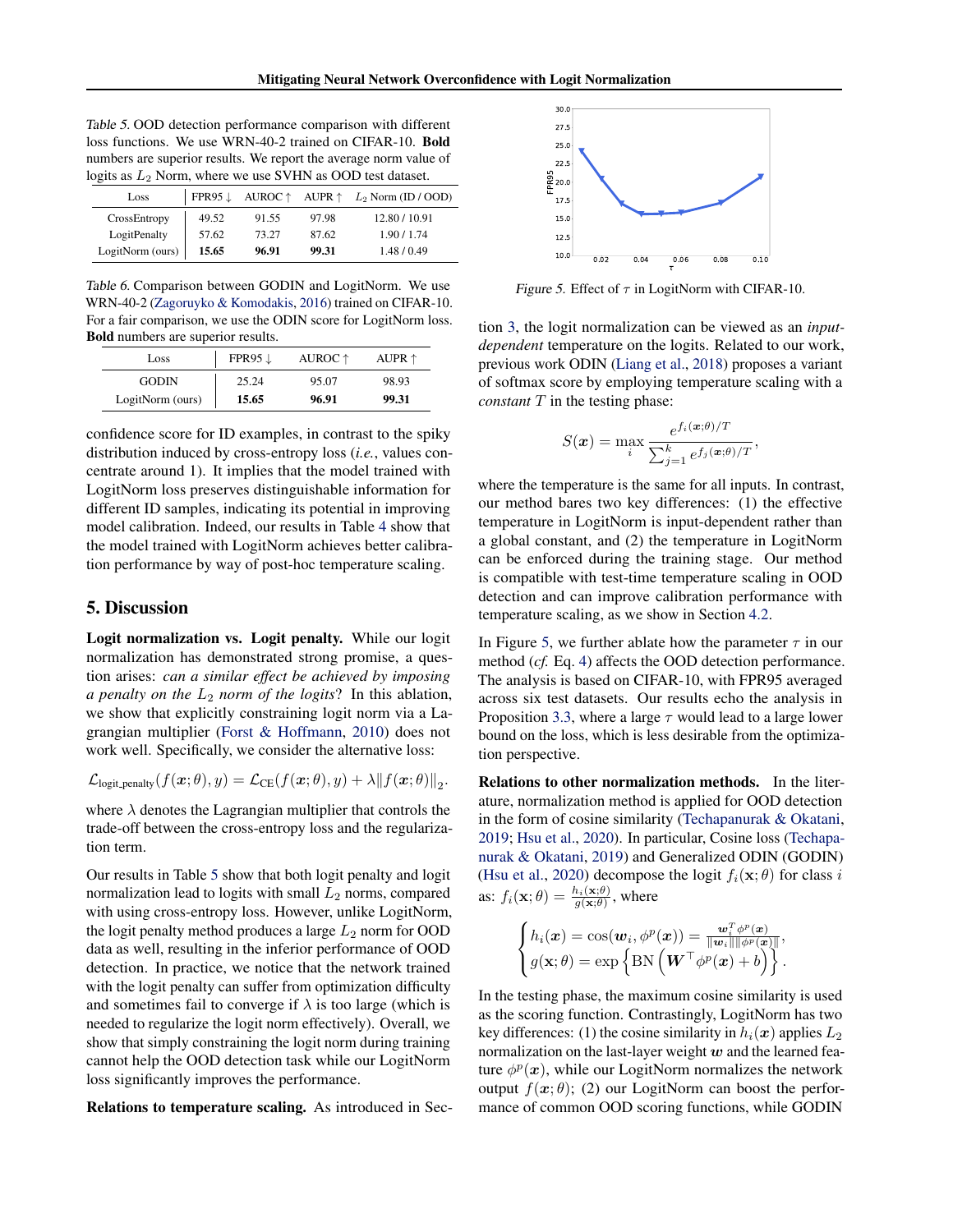and Cosine loss detect OOD examples with their specific scoring functions. In Table [6,](#page-6-3) we show our LogitNorm with the MSP score achieves better performance than GODIN in OOD detection. More discussion on future work is provided in Appendix. [E.](#page-12-2)

### 6. Related Work

OOD detection. OOD detection is an increasingly important topic for deploying machine learning models in the open world and has attracted a surge of interest in two directions.

1) Some methods aim to design scoring functions for OOD detection, such as OpenMax score [\(Bendale & Boult,](#page-8-9) [2016\)](#page-8-9), maximum softmax probability [\(Hendrycks & Gim](#page-8-0)[pel,](#page-8-0) [2016\)](#page-8-0), ODIN score [\(Liang et al.,](#page-9-1) [2018;](#page-9-1) [Hsu et al.,](#page-8-2) [2020\)](#page-8-2), Mahalanobis distance-based score [\(Lee et al.,](#page-9-2) [2018\)](#page-9-2), Energybased score [\(Liu et al.,](#page-9-3) [2020;](#page-9-3) [Wang et al.,](#page-10-6) [2021b;](#page-10-6) [Morteza &](#page-9-10) [Li,](#page-9-10) [2022\)](#page-9-10), ReAct [\(Sun et al.,](#page-9-5) [2021\)](#page-9-5), GradNorm score [\(Huang](#page-8-1) [et al.,](#page-8-1) [2021\)](#page-8-1), and non-parametric KNN-based score [\(Sun](#page-9-6) [et al.,](#page-9-6) [2022;](#page-9-6) [Zhu et al.,](#page-10-7) [2022\)](#page-10-7). In this work, we first show that logit normalization can drastically mitigate the overconfidence issue for OOD data, thereby boosting the performance of existing scoring functions in OOD detection.

2) Some works address the out-of-distribution detection problem by training-time regularization [\(Lee et al.,](#page-8-10) [2017;](#page-8-10) Bevandić et al., [2018;](#page-8-11) [Hendrycks et al.,](#page-8-12) [2019;](#page-8-12) [Geifman & El-](#page-8-13)[Yaniv,](#page-8-13) [2019;](#page-8-13) [Malinin & Gales,](#page-9-11) [2018;](#page-9-11) [Mohseni et al.,](#page-9-12) [2020;](#page-9-12) [Jeong & Kim,](#page-8-14) [2020;](#page-8-14) [Liu et al.,](#page-9-3) [2020;](#page-9-3) [Chen et al.,](#page-8-15) [2021;](#page-8-15) [Wei et al.,](#page-10-8) [2021;](#page-10-8) [2022;](#page-10-9) [Ming et al.,](#page-9-13) [2022a\)](#page-9-13). For example, models are encouraged to give predictions with uniform distribution [\(Lee et al.,](#page-8-10) [2017;](#page-8-10) [Hendrycks et al.,](#page-8-12) [2019\)](#page-8-12) or higher energies [\(Liu et al.,](#page-9-3) [2020;](#page-9-3) [Du et al.,](#page-8-16) [2022b;](#page-8-16) [Ming](#page-9-13) [et al.,](#page-9-13) [2022a;](#page-9-13) [Du et al.,](#page-8-17) [2022a;](#page-8-17) [Katz-Samuels et al.,](#page-8-18) [2022\)](#page-8-18) for outliers. The energy-based regularization has a direct theoretical interpretation as shaping the log-likelihood, hence naturally suits OOD detection. Contrastive learning methods are also employed for the OOD detection task [\(Tack](#page-10-10) [et al.,](#page-10-10) [2020;](#page-10-10) [Sehwag et al.,](#page-9-14) [2021;](#page-9-14) [Ming et al.,](#page-9-15) [2022b\)](#page-9-15), which can be computationally more expensive to train than ours. In this work, we focus on exploring classification-based loss functions for OOD detection, which only requires indistribution data in training. LogitNorm is easy to implement and use, and maintains the same training scheme as standard cross-entropy loss.

Normalization in deep learning. In the literature, normalization has been widely used in metric learning [\(Sohn,](#page-9-16) [2016;](#page-9-16) [Wu et al.,](#page-10-11) [2018;](#page-10-11) [van den Oord et al.,](#page-10-12) [2018\)](#page-10-12), face recognition [\(Ranjan et al.,](#page-9-17) [2017;](#page-9-17) [Liu et al.,](#page-9-18) [2017;](#page-9-18) [Wang et al.,](#page-10-13) [2017;](#page-10-13) [2018;](#page-10-14) [Deng et al.,](#page-8-19) [2019;](#page-8-19) [Zhang et al.,](#page-10-15) [2019\)](#page-10-15), and self-supervised learning [\(Chen et al.,](#page-8-20) [2020\)](#page-8-20).  $L_2$ -constrained softmax [\(Ranjan et al.,](#page-9-17) [2017\)](#page-9-17) applies the  $L_2$  normalization on features and SphereFace [\(Liu et al.,](#page-9-18) [2017\)](#page-9-18) normalizes

the weights of the last inner-product later only. Cosine loss [\(Wang et al.,](#page-10-13) [2017;](#page-10-13) [2018\)](#page-10-14) normalizes both the features and weights to achieve better performance for face verification. LayerNorm [\(Xu et al.,](#page-10-16) [2019\)](#page-10-16) normalizes the distributions of intermediate layers for better generalization accuracy. In self-supervised learning, SimCLR [\(Chen et al.,](#page-8-20) [2020\)](#page-8-20) adopts cosine similarity to measure the feature distances between positive pair of examples. A recent study [\(Kornblith et al.,](#page-8-21) [2021\)](#page-8-21) shows that several loss functions, including logit normalization and cosine softmax, lead to higher accuracy on ImageNet but degrade the performance of transfer tasks. In addition, GODIN [\(Hsu et al.,](#page-8-2) [2020\)](#page-8-2) and Cosine loss [\(Techa](#page-10-5)[panurak & Okatani,](#page-10-5) [2019\)](#page-10-5) adopt cosine similarity for better performance on OOD detection. As discussed in Section [5,](#page-6-0) our method is superior to these cosine-based methods, since it is applicable to existing scoring functions and achieves strong performance in OOD detection.

Confidence calibration. Confidence calibration has been studied in various contexts in recent years. Some works address the miscalibration problem by post-hoc methods, such as Temperature Scaling [\(Platt et al.,](#page-9-19) [1999;](#page-9-19) [Guo et al.,](#page-8-8) [2017\)](#page-8-8) and Histogram Binning [\(Zadrozny & Elkan,](#page-10-17) [2001\)](#page-10-17). Besides, some regularization methods are also proposed to improve the calibration quality of deep neural networks, like weight decay [\(Guo et al.,](#page-8-8) [2017\)](#page-8-8), label smoothing [\(Szegedy](#page-9-20) [et al.,](#page-9-20) [2016;](#page-9-20) Müller et al., [2019\)](#page-9-21), and focal loss [\(Lin et al.,](#page-9-22) [2017;](#page-9-22) [Mukhoti et al.,](#page-9-23) [2020\)](#page-9-23). Conformal prediction based method [\(Lei et al.,](#page-9-24) [2013\)](#page-9-24) outputs the empty set as prediction in case of too high "atypicality". Top-label calibration aims to calibrate the reported probability for the predicted class label [\(Gupta & Ramdas,](#page-8-22) [2022\)](#page-8-22). Recent work [\(Wang et al.,](#page-10-18) [2021a\)](#page-10-18) shows that these regularization methods make it harder to further improve the calibration performance with post-hoc methods. LogitNorm loss yields better calibration performance with Temperature Scaling than cross-entropy.

#### 7. Conclusion

In this paper, we introduce Logit Normalization (Logit-Norm), a simple alternative to the cross-entropy loss that enhances many existing post-hoc methods for OOD detection. By decoupling the influence of logits' norm from the training objective and its optimization, the model tends to give conservative predictions for OOD inputs, resulting in a stronger separability from ID data. Extensive experiments show that LogitNorm can improve both OOD detection and confidence calibration while maintaining the classification accuracy on ID data. This method can be easily adopted in practical settings. It is straightforward to implement with existing deep learning frameworks, and does not require sophisticated changes to the loss or training scheme. We hope that our insights inspire future research to further explore loss function design for OOD detection.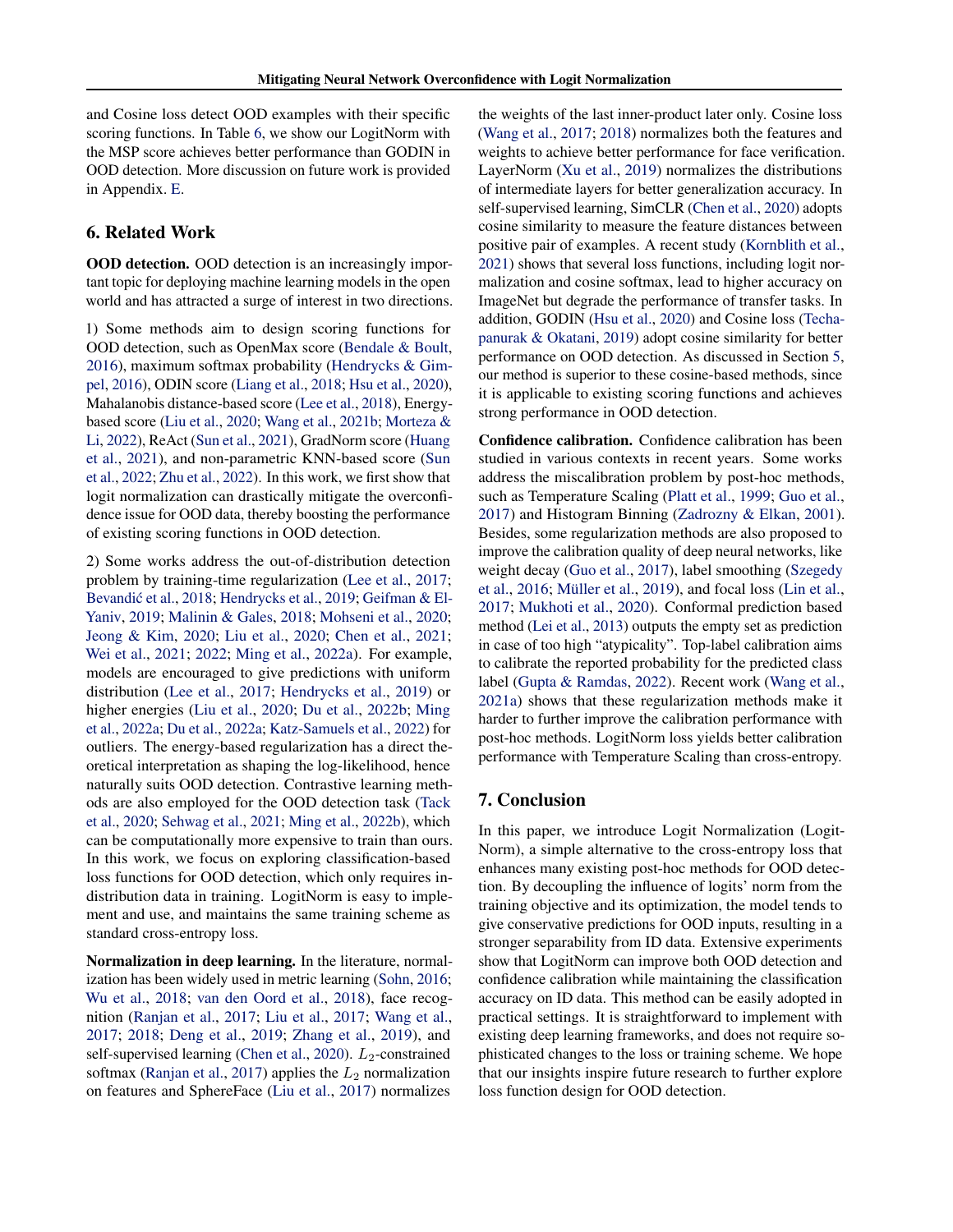## Acknowledgements

This research is supported by MOE Tier-1 project RG13/19 (S). LF is supported by the National Natural Science Foundation of China (Grant No. 62106028). YL is supported by Wisconsin Alumni Research Foundation (WARF), Facebook Research Award, and a Google-Initiated Focused Research Award.

## References

- <span id="page-8-9"></span>Bendale, A. and Boult, T. E. Towards open set deep networks. In *Proceedings of the IEEE conference on Computer Vision and Pattern Recognition*, pp. 1563–1572, 2016.
- <span id="page-8-11"></span>Bevandić, P., Krešo, I., Oršić, M., and Šegvić, S. Discriminative out-of-distribution detection for semantic segmentation. *arXiv preprint arXiv:1808.07703*, 2018.
- <span id="page-8-15"></span>Chen, J., Li, Y., Wu, X., Liang, Y., and Jha, S. Atom: Robustifying out-of-distribution detection using outlier mining. In *Joint European Conference on Machine Learning and Knowledge Discovery in Databases*, pp. 430–445. Springer, 2021.
- <span id="page-8-20"></span>Chen, T., Kornblith, S., Norouzi, M., and Hinton, G. A simple framework for contrastive learning of visual representations. *arXiv preprint arXiv:2002.05709*, 2020.
- <span id="page-8-5"></span>Cimpoi, M., Maji, S., Kokkinos, I., Mohamed, S., and Vedaldi, A. Describing textures in the wild. In *Proceedings of the IEEE Conference on Computer Vision and Pattern Recognition*, pp. 3606–3613, 2014.
- <span id="page-8-19"></span>Deng, J., Guo, J., Xue, N., and Zafeiriou, S. Arcface: Additive angular margin loss for deep face recognition. In *Proceedings of the IEEE/CVF Conference on Computer Vision and Pattern Recognition*, pp. 4690–4699, 2019.
- <span id="page-8-17"></span>Du, X., Wang, X., Gozum, G., and Li, Y. Unknown-aware object detection: Learning what you don't know from videos in the wild. In *Proceedings of the IEEE/CVF Conference on Computer Vision and Pattern Recognition*, 2022a.
- <span id="page-8-16"></span>Du, X., Wang, Z., Cai, M., and Li, Y. Vos: Learning what you don't know by virtual outlier synthesis. In *Proceedings of the International Conference on Learning Representations*, 2022b.
- <span id="page-8-3"></span>Forst, W. and Hoffmann, D. *Optimization—Theory and Practice*. Springer Science & Business Media, 2010.
- <span id="page-8-13"></span>Geifman, Y. and El-Yaniv, R. Selectivenet: A deep neural network with an integrated reject option. In *International Conference on Machine Learning*, pp. 2151–2159. PMLR, 2019.
- <span id="page-8-8"></span>Guo, C., Pleiss, G., Sun, Y., and Weinberger, K. Q. On calibration of modern neural networks. In *International Conference on Machine Learning*, pp. 1321–1330, 2017.
- <span id="page-8-22"></span>Gupta, C. and Ramdas, A. Top-label calibration and multiclass-to-binary reductions. In *International Conference on Learning Representations*, 2022.
- <span id="page-8-6"></span>He, K., Zhang, X., Ren, S., and Sun, J. Deep residual learning for image recognition. In *Proceedings of the IEEE conference on Computer Vision and Pattern Recognition*, pp. 770–778, 2016.
- <span id="page-8-0"></span>Hendrycks, D. and Gimpel, K. A baseline for detecting misclassified and out-of-distribution examples in neural networks. *arXiv preprint arXiv:1610.02136*, 2016.
- <span id="page-8-12"></span>Hendrycks, D., Mazeika, M., and Dietterich, T. Deep anomaly detection with outlier exposure. *Proceedings of the International Conference on Learning Representations*, 2019.
- <span id="page-8-2"></span>Hsu, Y.-C., Shen, Y., Jin, H., and Kira, Z. Generalized odin: Detecting out-of-distribution image without learning from out-of-distribution data. In *Proceedings of the IEEE/CVF Conference on Computer Vision and Pattern Recognition*, pp. 10951–10960, 2020.
- <span id="page-8-7"></span>Huang, G., Liu, Z., Van Der Maaten, L., and Weinberger, K. Q. Densely connected convolutional networks. In *Proceedings of the IEEE conference on Computer Vision and Pattern Recognition*, pp. 4700–4708, 2017.
- <span id="page-8-1"></span>Huang, R., Geng, A., and Li, Y. On the importance of gradients for detecting distributional shifts in the wild. In *Advances in Neural Information Processing Systems*, volume 34, 2021.
- <span id="page-8-14"></span>Jeong, T. and Kim, H. Ood-maml: Meta-learning for fewshot out-of-distribution detection and classification. *Advances in Neural Information Processing Systems*, 33, 2020.
- <span id="page-8-18"></span>Katz-Samuels, J., Nakhleh, J., Nowak, R., and Li, Y. Training ood detectors in their natural habitats. In *International Conference on Machine Learning (ICML)*. PMLR, 2022.
- <span id="page-8-21"></span>Kornblith, S., Chen, T., Lee, H., and Norouzi, M. Why do better loss functions lead to less transferable features? In *Advances in Neural Information Processing Systems*, 2021.
- <span id="page-8-4"></span>Krizhevsky, A., Hinton, G., et al. Learning multiple layers of features from tiny images. *Tech Report*, 2009.
- <span id="page-8-10"></span>Lee, K., Lee, H., Lee, K., and Shin, J. Training confidencecalibrated classifiers for detecting out-of-distribution samples. *arXiv preprint arXiv:1711.09325*, 2017.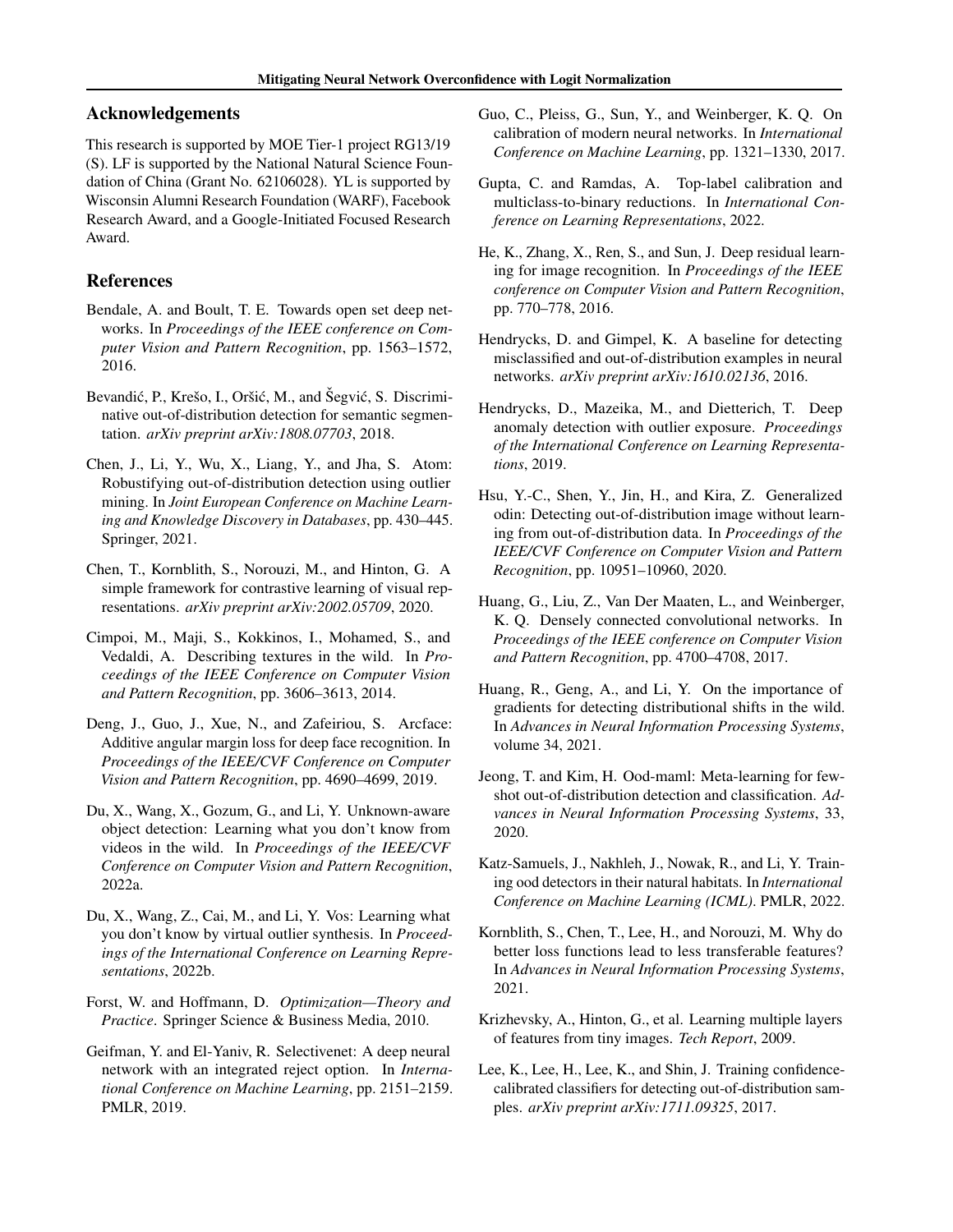- <span id="page-9-2"></span>Lee, K., Lee, K., Lee, H., and Shin, J. A simple unified framework for detecting out-of-distribution samples and adversarial attacks. *Advances in Neural Information Processing Systems*, 31, 2018.
- <span id="page-9-24"></span>Lei, J., Robins, J., and Wasserman, L. Distribution-free prediction sets. *Journal of the American Statistical Association*, 108(501):278–287, 2013.
- <span id="page-9-1"></span>Liang, S., Li, Y., and Srikant, R. Enhancing the reliability of out-of-distribution image detection in neural networks. In *International Conference on Learning Representations*, 2018.
- <span id="page-9-22"></span>Lin, T.-Y., Goyal, P., Girshick, R. B., He, K., and Dollár, P. Focal loss for dense object detection. *2017 IEEE International Conference on Computer Vision (ICCV)*, pp. 2999–3007, 2017.
- <span id="page-9-18"></span>Liu, W., Wen, Y., Yu, Z., Li, M., Raj, B., and Song, L. Sphereface: Deep hypersphere embedding for face recognition. In *Proceedings of the IEEE conference on Computer Vision and Pattern Recognition*, pp. 212–220, 2017.
- <span id="page-9-3"></span>Liu, W., Wang, X., Owens, J., and Li, Y. Energy-based outof-distribution detection. *Advances in Neural Information Processing Systems (NeurIPS)*, 2020.
- <span id="page-9-11"></span>Malinin, A. and Gales, M. Predictive uncertainty estimation via prior networks. *arXiv preprint arXiv:1802.10501*, 2018.
- <span id="page-9-13"></span>Ming, Y., Fan, Y., and Li, Y. Poem: Out-of-distribution detection with posterior sampling. In *International Conference on Machine Learning (ICML)*. PMLR, 2022a.
- <span id="page-9-15"></span>Ming, Y., Sun, Y., Dia, O., and Li, Y. Cider: Exploiting hyperspherical embeddings for out-of-distribution detection. *arXiv preprint arXiv:2203.04450*, 2022b.
- <span id="page-9-12"></span>Mohseni, S., Pitale, M., Yadawa, J., and Wang, Z. Selfsupervised learning for generalizable out-of-distribution detection. In *Proceedings of the AAAI Conference on Artificial Intelligence*, pp. 5216–5223, 2020.
- <span id="page-9-10"></span>Morteza, P. and Li, Y. Provable guarantees for understanding out-of-distribution detection. In *Proceedings of the AAAI Conference on Artificial Intelligence*, 2022.
- <span id="page-9-23"></span>Mukhoti, J., Kulharia, V., Sanyal, A., Golodetz, S., Torr, P. H., and Dokania, P. K. Calibrating deep neural networks using focal loss. 2020.
- <span id="page-9-21"></span>Müller, R., Kornblith, S., and Hinton, G. E. When does label smoothing help? In *Advances in Neural Information Processing Systems (NeurIPS)*, 2019.
- <span id="page-9-9"></span>Naeini, M. P., Cooper, G., and Hauskrecht, M. Obtaining well calibrated probabilities using bayesian binning. In *Twenty-Ninth AAAI Conference on Artificial Intelligence*, pp. 2901–2907, 2015.
- <span id="page-9-7"></span>Netzer, Y., Wang, T., Coates, A., Bissacco, A., Wu, B., and Ng, A. Y. Reading digits in natural images with unsupervised feature learning. *NIPS Workshop on Deep Learning and Unsupervised Feature Learning*, 2011.
- <span id="page-9-0"></span>Nguyen, A., Yosinski, J., and Clune, J. Deep neural networks are easily fooled: High confidence predictions for unrecognizable images. In *Proceedings of the IEEE conference on computer vision and pattern recognition*, pp. 427–436, 2015.
- <span id="page-9-8"></span>Paszke, A., Gross, S., Massa, F., Lerer, A., Bradbury, J., Chanan, G., Killeen, T., Lin, Z., Gimelshein, N., Antiga, L., Desmaison, A., Kopf, A., Yang, E., DeVito, Z., Raison, M., Tejani, A., Chilamkurthy, S., Steiner, B., Fang, L., Bai, J., and Chintala, S. Pytorch: An imperative style, high-performance deep learning library. In *Advances in Neural Information Processing Systems*, pp. 8024–8035. 2019.
- <span id="page-9-19"></span>Platt, J. et al. Probabilistic outputs for support vector machines and comparisons to regularized likelihood methods. *Advances in Large Margin Classifiers*, 10(3):61–74, 1999.
- <span id="page-9-17"></span>Ranjan, R., Castillo, C. D., and Chellappa, R. L2 constrained softmax loss for discriminative face verification. *arXiv preprint arXiv:1703.09507*, 2017.
- <span id="page-9-4"></span>Sastry, C. S. and Oore, S. Detecting out-of-distribution examples with gram matrices. In *International Conference on Machine Learning*, pp. 8491–8501, 2020.
- <span id="page-9-14"></span>Sehwag, V., Chiang, M., and Mittal, P. Ssd: A unified framework for self-supervised outlier detection. In *International Conference on Learning Representations*, 2021.
- <span id="page-9-16"></span>Sohn, K. Improved deep metric learning with multi-class n-pair loss objective. In *Advances in Neural Information Processing Systems*, 2016.
- <span id="page-9-5"></span>Sun, Y., Guo, C., and Li, Y. React: Out-of-distribution detection with rectified activations. *Advances in Neural Information Processing Systems*, 34, 2021.
- <span id="page-9-6"></span>Sun, Y., Ming, Y., Zhu, X., and Li, Y. Out-of-distribution detection with deep nearest neighbors. In *International Conference on Machine Learning (ICML)*. PMLR, 2022.
- <span id="page-9-20"></span>Szegedy, C., Vanhoucke, V., Ioffe, S., Shlens, J., and Wojna, Z. Rethinking the inception architecture for computer vision. In *2016 IEEE Conference on Computer Vision and Pattern Recognition (CVPR)*, pp. 2818–2826, 2016.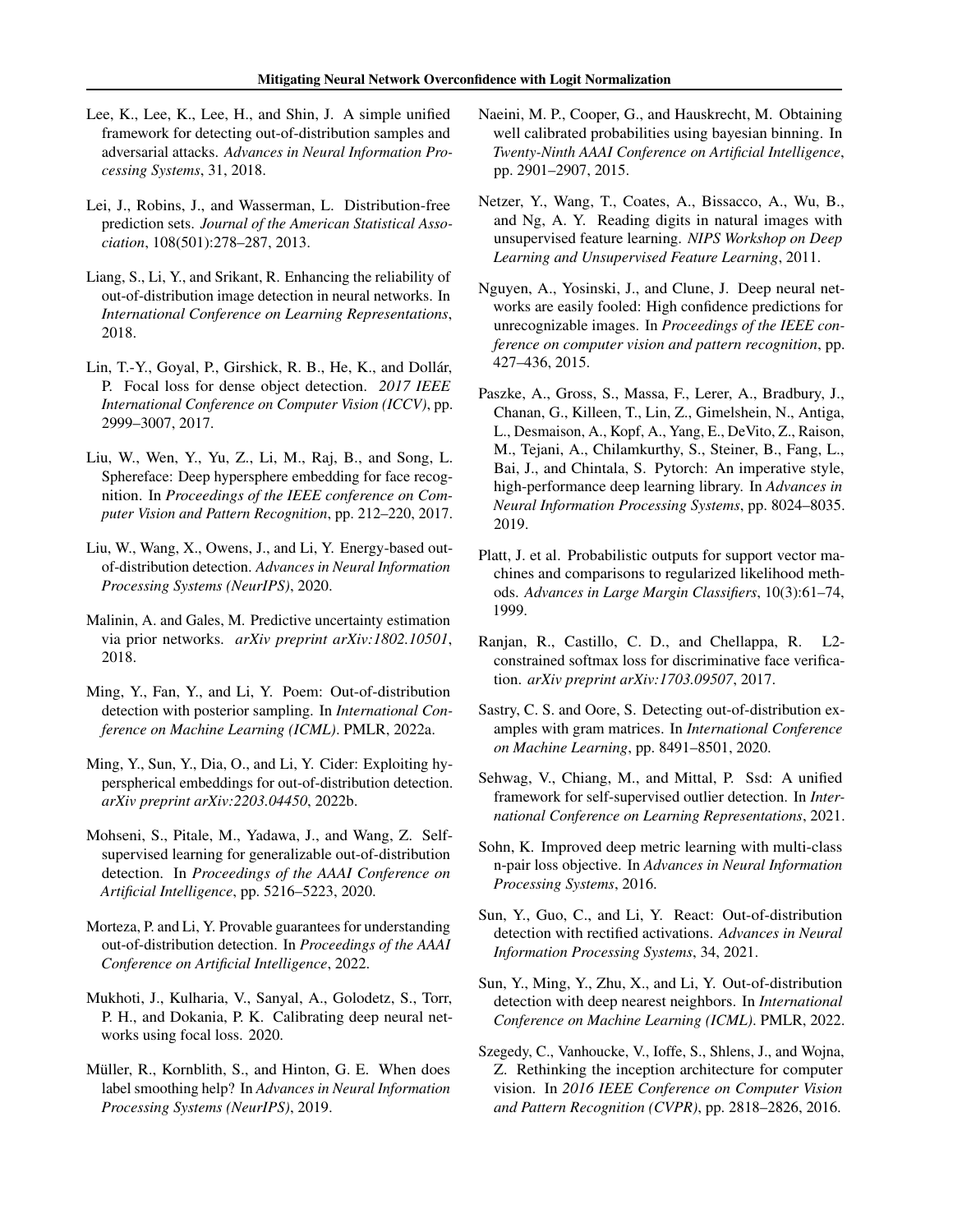- <span id="page-10-10"></span>Tack, J., Mo, S., Jeong, J., and Shin, J. Csi: Novelty detection via contrastive learning on distributionally shifted instances. In *Advances in Neural Information Processing Systems*, 2020.
- <span id="page-10-5"></span>Techapanurak, E. and Okatani, T. Hyperparameter-free outof-distribution detection using softmax of scaled cosine similarity. *arXiv:1905.10628*, 2019.
- <span id="page-10-12"></span>van den Oord, A., Li, Y., and Vinyals, O. Representation learning with contrastive predictive coding. *ArXiv*, abs/1807.03748, 2018.
- <span id="page-10-1"></span>Van der Maaten, L. and Hinton, G. Visualizing data using t-sne. *Journal of Machine Learning Research*, 9(11), 2008.
- <span id="page-10-18"></span>Wang, D.-B., Feng, L., and Zhang, M.-L. Rethinking calibration of deep neural networks: Do not be afraid of overconfidence. In *Advances in Neural Information Processing Systems*, 2021a.
- <span id="page-10-13"></span>Wang, F., Xiang, X., Cheng, J., and Yuille, A. L. Normface: L2 hypersphere embedding for face verification. In *Proceedings of the 25th ACM international conference on Multimedia*, pp. 1041–1049, 2017.
- <span id="page-10-14"></span>Wang, H., Wang, Y., Zhou, Z., Ji, X., Gong, D., Zhou, J., Li, Z., and Liu, W. Cosface: Large margin cosine loss for deep face recognition. In *Proceedings of the IEEE Conference on Computer Vision and Pattern Recognition*, pp. 5265–5274, 2018.
- <span id="page-10-6"></span>Wang, H., Liu, W., Bocchieri, A., and Li, Y. Can multilabel classification networks know what they don't know? *Advances in Neural Information Processing Systems*, 34, 2021b.
- <span id="page-10-8"></span>Wei, H., Tao, L., Xie, R., and An, B. Open-set label noise can improve robustness against inherent label noise. In *Advances in Neural Information Processing Systems*, 2021.
- <span id="page-10-9"></span>Wei, H., Tao, L., Xie, R., Feng, L., and An, B. Opensampling: Exploring out-of-distribution data for rebalancing long-tailed datasets. In *International Conference on Machine Learning (ICML)*. PMLR, 2022.
- <span id="page-10-11"></span>Wu, Z., Xiong, Y., Stella, X. Y., and Lin, D. Unsupervised feature learning via non-parametric instance discrimination. In *Proceedings of the IEEE Conference on Computer Vision and Pattern Recognition*, 2018.
- <span id="page-10-19"></span>Xiao, J., Hays, J., Ehinger, K. A., Oliva, A., and Torralba, A. Sun database: Large-scale scene recognition from abbey to zoo. In *proceedings of the IEEE Conference on Computer Vision and Pattern Recognition*, pp. 3485– 3492, 2010.
- <span id="page-10-16"></span>Xu, J., Sun, X., Zhang, Z., Zhao, G., and Lin, J. Understanding and improving layer normalization. *Advances in Neural Information Processing Systems*, 32, 2019.
- <span id="page-10-4"></span>Xu, P., Ehinger, K. A., Zhang, Y., Finkelstein, A., Kulkarni, S. R., and Xiao, J. Turkergaze: Crowdsourcing saliency with webcam based eye tracking. *arXiv preprint arXiv:1504.06755*, 2015.
- <span id="page-10-3"></span>Yu, F., Seff, A., Zhang, Y., Song, S., Funkhouser, T., and Xiao, J. Lsun: Construction of a large-scale image dataset using deep learning with humans in the loop. *arXiv preprint arXiv:1506.03365*, 2015.
- <span id="page-10-17"></span>Zadrozny, B. and Elkan, C. Obtaining calibrated probability estimates from decision trees and naive bayesian classifiers. In *International Conference on Machine Learning*, pp. 609–616, 2001.
- <span id="page-10-0"></span>Zagoruyko, S. and Komodakis, N. Wide residual networks. *arXiv preprint arXiv:1605.07146*, 2016.
- <span id="page-10-15"></span>Zhang, X., Zhao, R., Qiao, Y., Wang, X., and Li, H. Adacos: Adaptively scaling cosine logits for effectively learning deep face representations. In *Proceedings of the IEEE/CVF Conference on Computer Vision and Pattern Recognition*, pp. 10823–10832, 2019.
- <span id="page-10-2"></span>Zhou, B., Lapedriza, A., Khosla, A., Oliva, A., and Torralba, A. Places: A 10 million image database for scene recognition. *IEEE transactions on Pattern Analysis and Machine Intelligence*, 40(6):1452–1464, 2017.
- <span id="page-10-7"></span>Zhu, Z., Dong, Z., and Liu, Y. Detecting corrupted labels without training a model to predict. In *International Conference on Machine Learning (ICML)*. PMLR, 2022.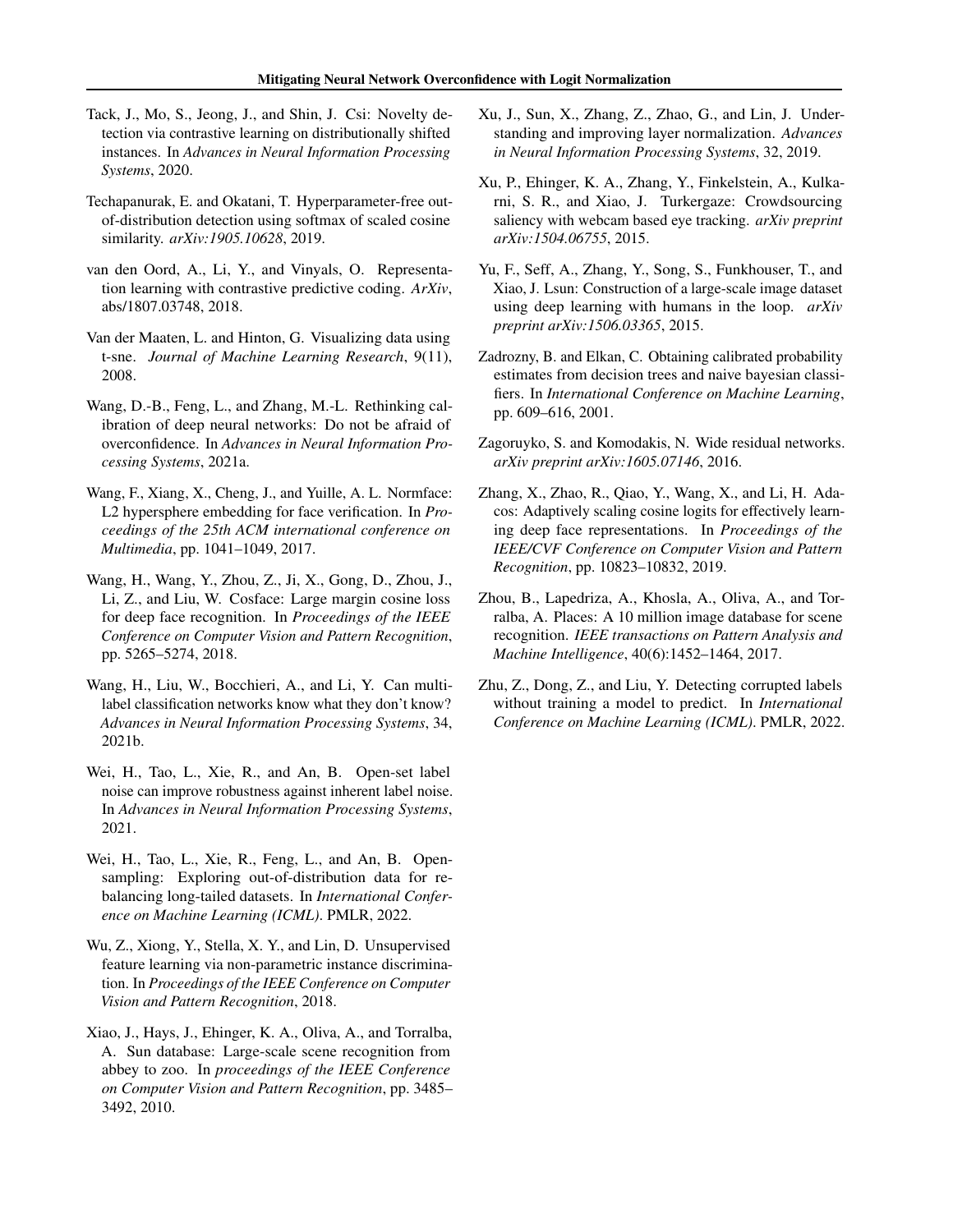## <span id="page-11-0"></span>A. Proof of Proposition [3.1](#page-2-3)

From Eq. [\(2\)](#page-1-0), we have  $f = ||f|| \cdot \hat{f}$ . Then,

$$
\arg\max_{i}(f_i) = \arg\max_{i}(\|\boldsymbol{f}\| \cdot \hat{f}_i) = \arg\max_{i}(\hat{f}_i).
$$

Similarly, for any given scalar  $s > 1$ , we have,

$$
\arg\max_{i}(s f_i) = \arg\max_{i}(s || \boldsymbol{f} || \cdot \hat{f}_i) = \arg\max_{i}(\hat{f}_i).
$$

Thus Proposition [3.1](#page-2-3) is proved.

## <span id="page-11-1"></span>B. Proof of Proposition [3.2](#page-2-0)

From Proposition [3.1,](#page-2-3) we have

$$
\arg\max_{i}(f_i) = \arg\max_{i}(s f_i) = c.
$$

Let  $f_c = \max_i(f_i)$ , and  $t = s - 1$ , then we have,

$$
\sigma_c(sf) = \frac{e^{(1+t)f_c}}{\sum_{j=1}^n e^{(1+t)f_j}}
$$

$$
= \frac{e^{fc}}{\sum_{j=1}^n e^{f_j+t(f_j-f_c)}}
$$

.

For any  $j \in [1, 2, \ldots, n]$ , we have,  $f_j - f_c \leq 0$ . Then

$$
\sigma_c(s\boldsymbol{f}) \geq \frac{e^{f_c}}{\sum_{j=1}^n e^{f_j}} = \sigma_c(\boldsymbol{f}).
$$

Thus Proposition [3.2](#page-2-0) is proved.

## <span id="page-11-2"></span>C. Proof of Proposition [3.3](#page-3-2)

Let  $\tilde{\mathbf{f}} = \mathbf{f}/(\tau \|\mathbf{f}\|)$ , then we have  $\|\tilde{\mathbf{f}}\| = 1/\tau$ . That is,  $\sum_{i=1}^k \widetilde{f}_i$  $2^{2} = ||\widetilde{f}||^{2} = 1/\tau^{2}.$ Hence,

$$
-1/\tau \leq \tilde{f}_i \leq 1/\tau, \forall \ i \in 1,\ldots,k.
$$

Let  $\sigma(\widetilde{\bm{f}}) = \frac{e^{\bm{f}_{\bm{y}}}}{\sum_{i=1}^k}$  $\frac{e^{i\theta}y}{\sum_{i=1}^k e^{i\theta}i}$ , then we have

$$
\sigma(\widetilde{f}) \le \frac{e^{1/\tau}}{e^{1/\tau} + (k-1)e^{-1/\tau}}
$$

$$
= \frac{1}{1 + (k-1)e^{-2/\tau}}
$$

Hence,

$$
\mathcal{L}_{\text{logit-norm}} = -\log(\sigma(\tilde{f}))
$$
  
\n
$$
\geq -\log \frac{1}{1 + (k - 1)e^{-2/\tau}}
$$
  
\n
$$
= \log(1 + (k - 1)e^{-2/\tau})
$$

Thus Proposition [3.3](#page-3-2) is proved.

 $\Box$ 

 $\Box$ 

 $\Box$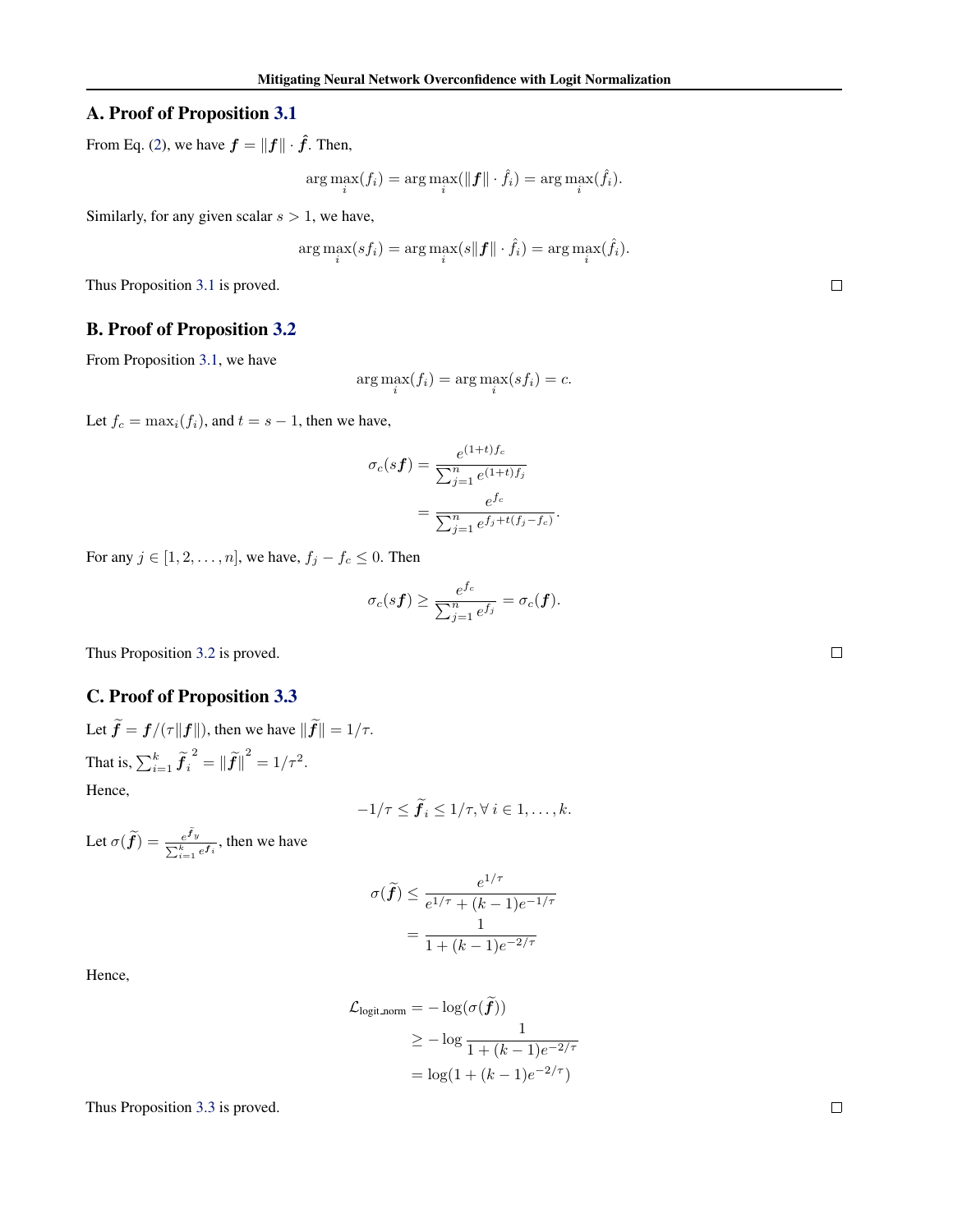# <span id="page-12-0"></span>D. Descriptions of OOD Datasets

Following the prior literature, we use six OOD test datasets: *Textures* [\(Cimpoi et al.,](#page-8-5) [2014\)](#page-8-5) is a dataset of describable textural images. *SVHN* dataset [\(Netzer et al.,](#page-9-7) [2011\)](#page-9-7) contains  $32 \times 32$  color images of house numbers, which has ten classes comprised of the digits 0-9. *LSUN* [\(Yu et al.,](#page-10-3) [2015\)](#page-10-3) is another scene understanding dataset with fewer classes than Places365. Here we use *LSUN-C* and *LSUN-R* to denote the cropped and resized version of the LSUN dataset respectively. *iSUN* [\(Xu](#page-10-4) [et al.,](#page-10-4) [2015\)](#page-10-4) is a large-scale eye tracking dataset, selected from natural scene images of the SUN database [\(Xiao et al.,](#page-10-19) [2010\)](#page-10-19). *Places365* [\(Zhou et al.,](#page-10-2) [2017\)](#page-10-2) consists in images for scene recognition rather than object recognition.

# <span id="page-12-2"></span>E. Future Work

In this paper, we introduce a simple fix to the cross-entropy loss that enhances existing post-hoc methods for detecting OOD instances. We expect the observations and analyses in this work could inspire the future design of loss functions for OOD detection. Some future works include:

*Theoretical understanding.* In this work, we empirically show that Logit Normalization can significantly improve OOD detection performance. On the theoretical side, we only present an analysis to show why the softmax cross-entropy loss encourages to produce logits with larger magnitudes, leading to the overconfidence issue that makes it challenging to distinguish ID and OOD examples. In the future work, we hope to provide a more rigorous theoretical justification to analyze how the LogitNorm loss improves OOD detection.

*Hyperparameter tuning.* In our experiments, we tune the hyperparameter  $\tau$  with a validation set – Gaussian noises. Although the proposed method can achieve significant improvement after tuning, the tuning process is computationally expensive because it needs to train multiple models. Therefore, we expect that future work will be able to automatically adjust  $\tau$  during training.

# <span id="page-12-1"></span>F. Detailed Experimental Results

We report the performance of OOD detectors on each OOD test dataset in Table [7,](#page-12-3) [8,](#page-13-0) and [9.](#page-13-1) In particular, Table [7](#page-12-3) shows the detail performance of LogitPenalty and GODIN methods. Table [8](#page-13-0) shows the detail performance of different scoring functions with CE loss and LogitNorm loss. Table [9](#page-13-1) shows the detail performance of CE loss and LogitNorm loss with different model architectures.

| Method             | LogitPenalty       |                  |                 | <b>GODIN</b>       |                  |                 |
|--------------------|--------------------|------------------|-----------------|--------------------|------------------|-----------------|
| <b>OOD</b> dataset | FPR95 $\downarrow$ | AUROC $\uparrow$ | AUPR $\uparrow$ | FPR95 $\downarrow$ | AUROC $\uparrow$ | AUPR $\uparrow$ |
| Texture            | 62.26              | 72.00            | 87.29           | 34.90              | 92.84            | 98.41           |
| <b>SVHN</b>        | 62.02              | 71.87            | 87.21           | 25.17              | 95.48            | 99.04           |
| LSUN-C             | 54.71              | 66.23            | 82.29           | 15.79              | 96.88            | 99.33           |
| LSUN-R             | 51.31              | 79.24            | 90.64           | 16.82              | 97.00            | 99.40           |
| iSUN               | 51.91              | 79.70            | 91.17           | 23.25              | 95.85            | 99.15           |
| Places 365         | 63.51              | 70.60            | 87.09           | 35.51              | 93.39            | 98.23           |

<span id="page-12-3"></span>Table 7. OOD detection performance comparison with Logit Penalty ( $\lambda = 0.05$ ) and GODIN methods. We train WRN-40-2 [\(Zagoruyko](#page-10-0) [& Komodakis,](#page-10-0) [2016\)](#page-10-0) on CIFAR-10 dataset. All values are percentages.